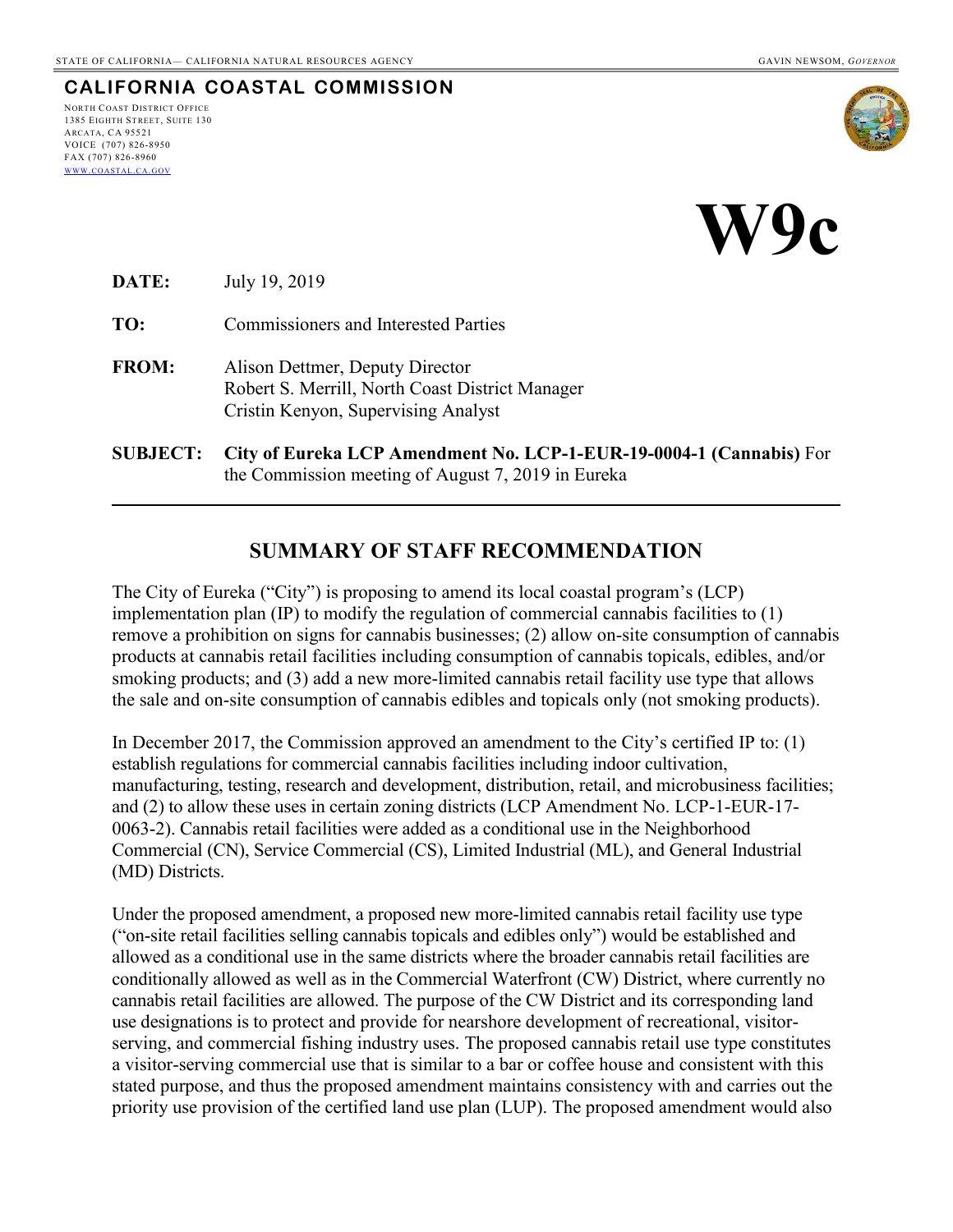maintain consistency with and carry out the coastal resource protection policies of the certified LUP as the proposed amendment would not affect existing coastal development permitting requirements, development standards, and coastal resource protections in the certified IP.

Article 30 of the certified IP ("Cannabis") includes regulations and licensing requirements for commercial cannabis facilities, while Article 29 of the certified IP ("Coastal Development Permit Procedures") includes regulations specific to each of the City's coastal zoning districts, including lists of permitted, conditional, and minor conditional uses. In reviewing the City's ordinance of adoption for the proposed IP amendment, Commission staff noticed that the ordinance as adopted by the City amends the cannabis facility use table in Article 30 to (1) modify the existing cannabis retail facility use type to allow on-site consumption, and (2) add the new morelimited cannabis facility use type, but omits amendment to the corresponding lists of conditional and minor conditional uses in Article 29 for the CN, CS, MG, and ML Zoning Districts. City staff has requested that the Commission certify the LCP amendment with suggested modifications to address these omissions.

Therefore Commission staff recommends that the Commission reject the proposed LCP Amendment No. LCP-1-EUR-19-0004-1 as submitted, and approve it only as modified to ensure that the amended IP will be internally consistent and in conformance with and adequate to carry out the policies of the certified LUP.

#### **The appropriate motions and resolutions to adopt the staff recommendation are on [page 4.](#page-3-0)**

# **DEADLINE FOR COMMISSION ACTION**

The LCP amendment submittal was determined to be complete and submitted by the North Coast District Office on March 20, 2019. On May 9, 2019, the Commission granted a one-year extension to the 60-day time limit for Commission action on the requested certification of the proposed LCP amendment application. The new date by which the Commission must act upon the amendment is June 14, 2020.

# **ADDITIONAL INFORMATION**

For further information, please contact Cristin Kenyon at the Commission's North Coast District Office in Arcata at (707) 826-8950. The proposed amendment to Eureka's IP is available for review at the Arcata Office upon request.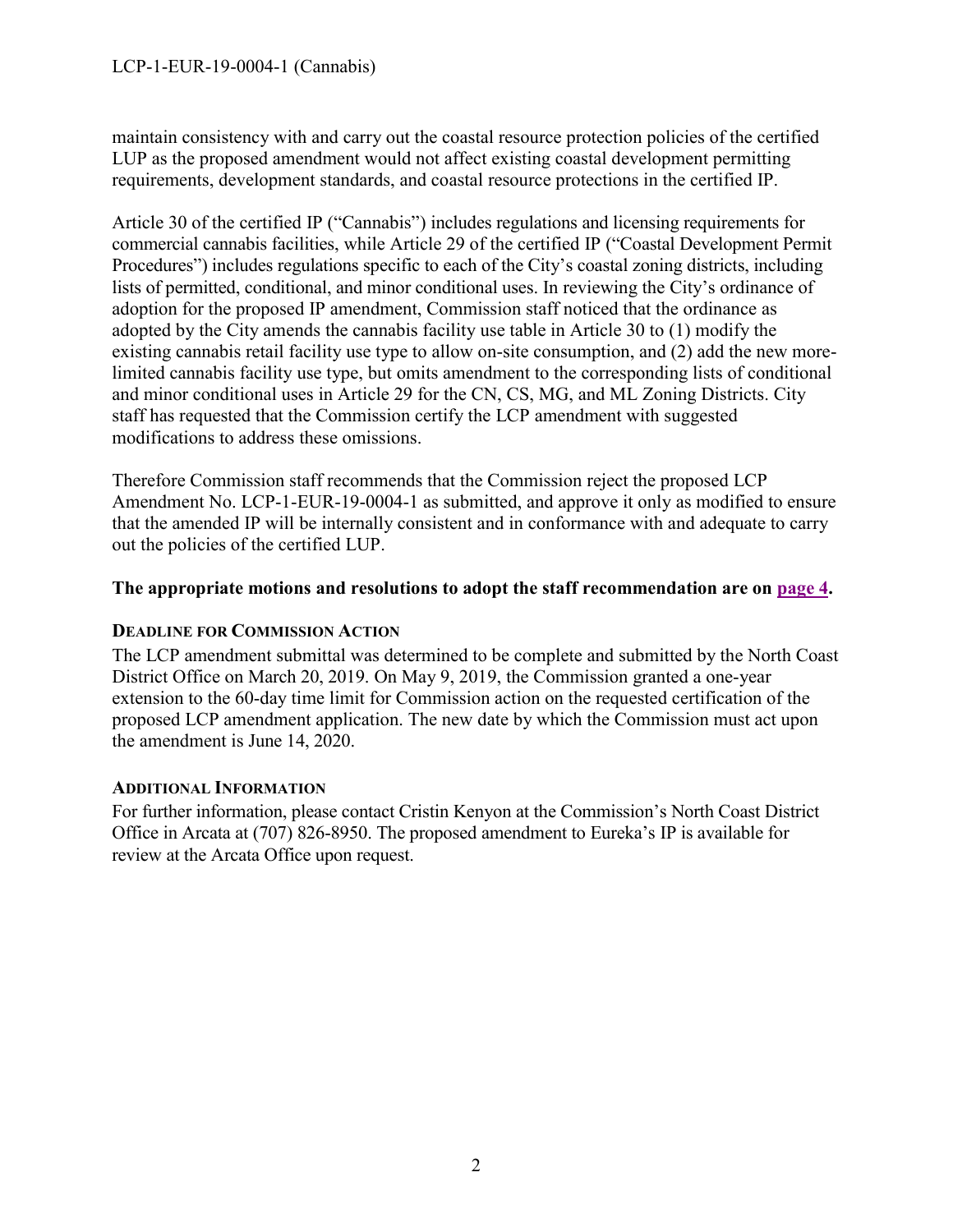# **TABLE OF CONTENTS**

| STAFF RECOMMENDATION, MOTIONS, & RESOLUTIONS<br>SUGGESTED MODIFICATIONS Entertainment and the contract of the set of the set of the set of the set of the set o<br>FINDINGS AND DECLARATIONS EXAMPLE TO A 1990 FINDINGS AND DECLARATIONS |
|------------------------------------------------------------------------------------------------------------------------------------------------------------------------------------------------------------------------------------------|

# **APPENDICES**

Appendix A – [Substantive File Documents](#page-16-0) Appendix B – [Suggested Modifications to Amended Article 29](#page-17-0)

# **EXHIBITS**

Exhibit 1 – Regional Location Map

Exhibit 2 – City of Eureka's Coastal Zone

Exhibit 3 – Maps of Affected Coastal Zoning Districts

Exhibit 4 – [Resolution of Transmittal of IP Amendment](https://documents.coastal.ca.gov/reports/2019/8/w9c/w9c-8-2019-exhibits.pdf)

Exhibit 5 – Ordinances of Adoption of IP Amendment

Exhibit 6 – Excerpts from Article 30 with Changes from the Proposed Amendment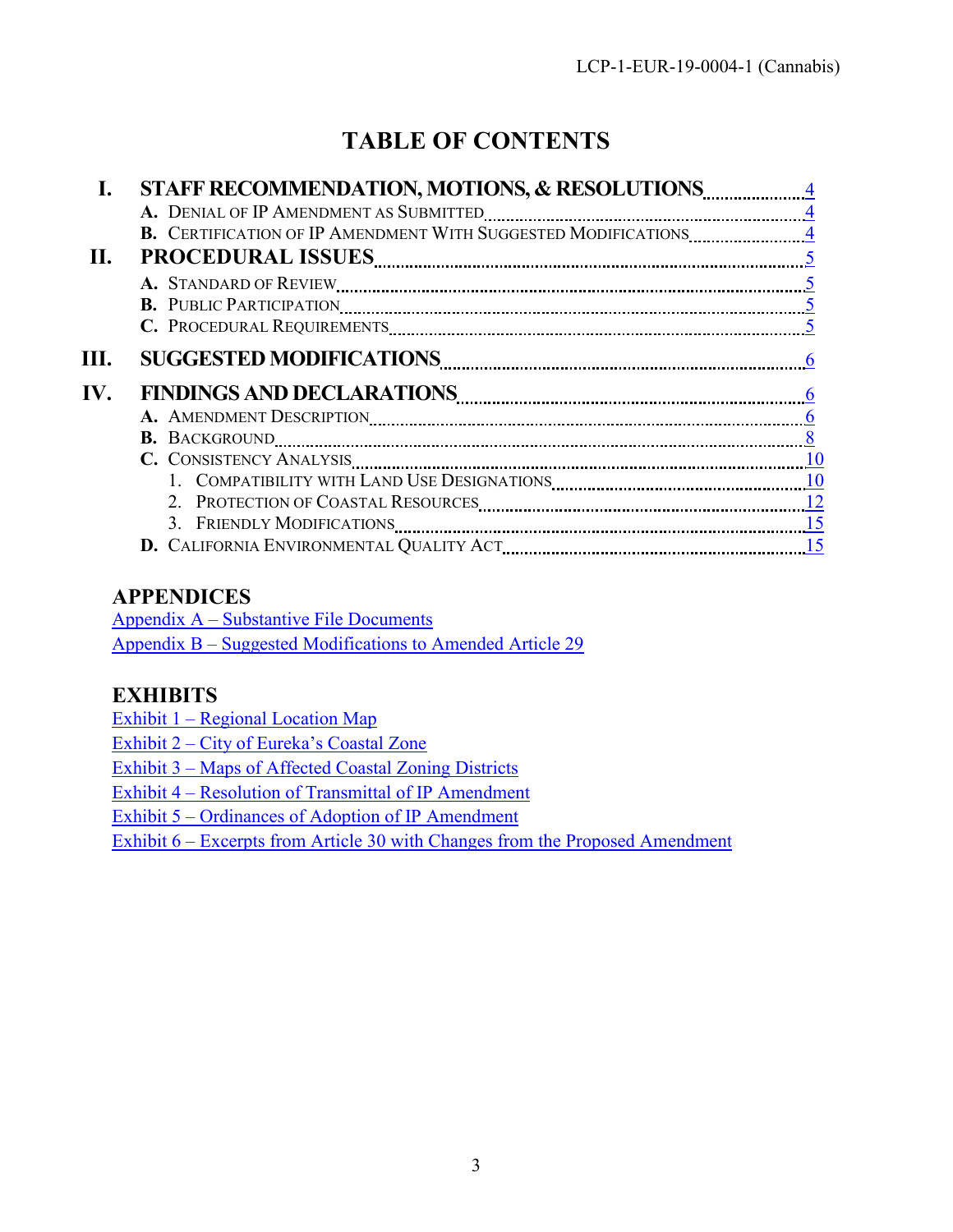# <span id="page-3-0"></span>**I. STAFF RECOMMENDATION, MOTIONS, and RESOLUTIONS**

### <span id="page-3-1"></span>**A. Denial of IP Amendment No. LCP-1-EUR-19-0004-1, as submitted:**

#### **Motion 1:**

*I move that the Commission reject Implementation Plan Amendment No. LCP-1-EUR-19-0004-1 as submitted by the City of Eureka.*

Staff recommends a **YES** vote on the foregoing motion. Passage of the motion will result in rejection of the implementation plan amendment as submitted and adoption of the following resolution and findings. The motion passes only by an affirmative vote of a majority of the Commissioners present.

#### **Resolution 1 to deny certification of the implementation plan amendment as submitted:**

The Commission hereby denies certification of the Implementation Plan Amendment No. LCP-1-EUR-19-0004-1 as submitted by the City of Eureka on grounds that the implementation plan amendment as submitted does not conform with, and is inadequate to carry out, the provisions of the certified land use plan. Certification of the implementation plan amendment would not meet the requirements of the California Environmental Quality Act as there are feasible alternatives and mitigation measures that would substantially lessen the significant adverse impacts on the environment that will result from certification of the implementation plan amendment as submitted.

#### <span id="page-3-2"></span>**B. Certification of IP Amendment No. LCP-1-EUR-19-0004-1, with Suggested Modifications:**

#### **Motion 2:**

*I move that the Commission certify Implementation Plan Amendment No. LCP-1-EUR-19-0004-1 for the City of Eureka if it is modified as suggested in this staff report.*

Staff recommends a **YES** vote. Passage of this motion will result in certification of the implementation plan amendment with suggested modifications and the adoption of the following resolution and findings. The motion passes only by an affirmative vote of a majority of the Commissioners present.

#### **Resolution 2 to certify the implementation plan amendment with suggested modifications:**

The Commission hereby certifies Implementation Plan Amendment No. LCP-1-EUR-19-0004-1 for the City of Eureka if modified as suggested on grounds that the implementation plan as amended, conforms with and is adequate to carry out the provisions of the certified land use plan. Certification of the implementation plan amendment will comply with the requirements of the California Environmental Quality Act, because either: 1) feasible mitigation measures and/or alternatives have been incorporated to substantially lessen any significant adverse effects of the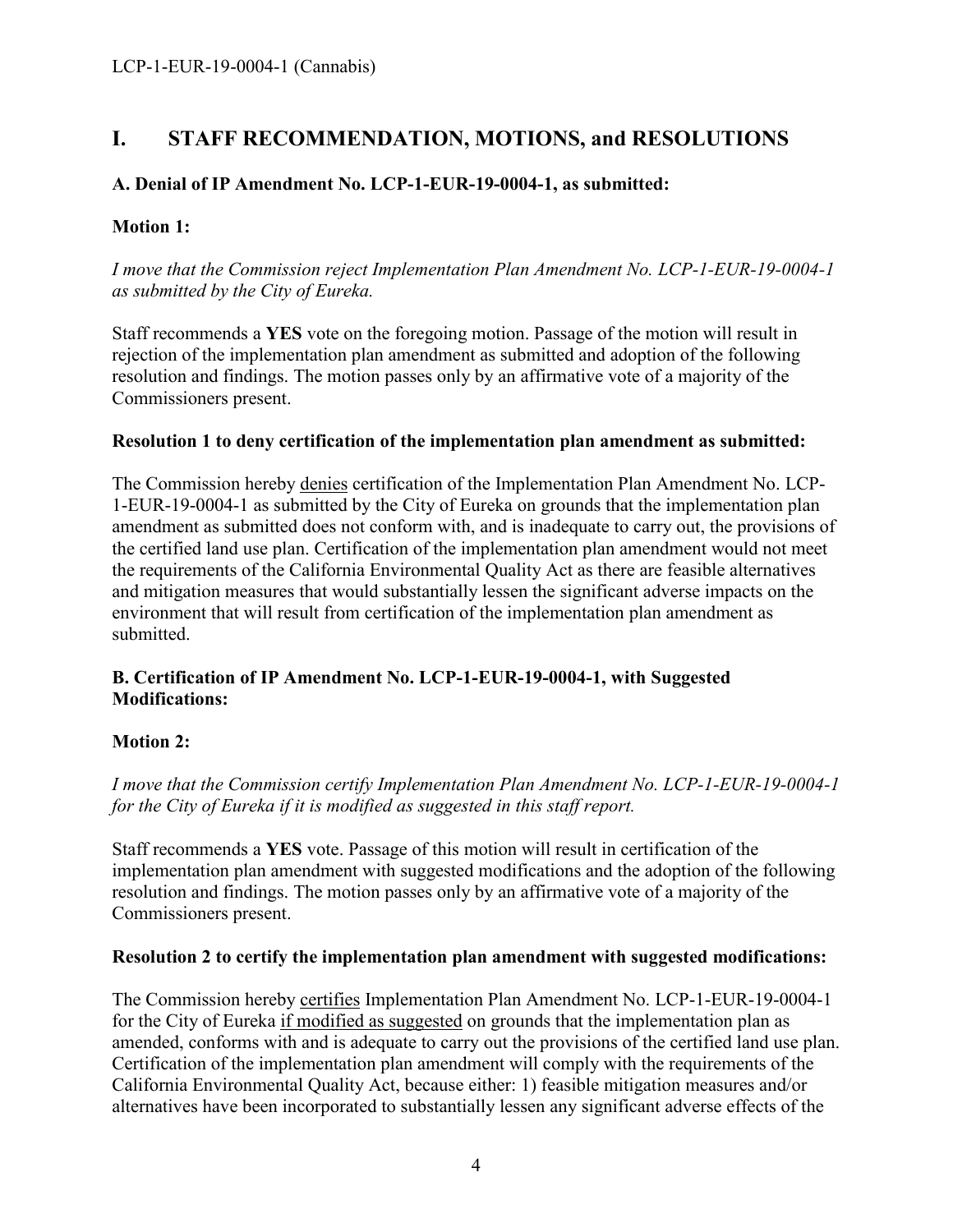implementation plan amendment on the environment; or 2) there are no further feasible alternatives or mitigation measures that would substantially lessen any significant adverse impacts on the environment.

# <span id="page-4-0"></span>**II. PROCEDURAL ISSUES**

# <span id="page-4-1"></span>**A. STANDARD OF REVIEW**

The standard of review for an implementation plan (IP) and its amendments is found in Section 30513 of the Coastal Act. This section states in part:

*The local government shall submit to the Commission the zoning ordinances, zoning district maps, and, where necessary, other implementing actions that are required pursuant to this chapter…*

*…The Commission may only reject ordinances, zoning district maps, or other implementing action on the grounds that they do not conform with, or are inadequate to carry out, the provisions of the certified land use plan. If the Commission rejects the zoning ordinances, zoning district maps, or other implementing actions, it shall give written notice of the rejection, specifying the provisions of the land use plan with which the rejected zoning ordinances do not conform, or which it finds will not be adequately carried out, together with its reasons for the action taken.* (Section 30513)

*The Commission may suggest modifications…* (Section 30513)

To certify the proposed amendment to the IP portion of the City of Eureka's certified local coastal program (LCP), the Commission must find that the IP as amended conforms with, and is adequate to carry out, the provisions of the certified land use plan (LUP).

# <span id="page-4-2"></span>**B. PUBLIC PARTICIPATION**

Section 30503 of the Coastal Act requires public input in preparation, approval, certification and amendment of any LCP. The City's Planning Commission held a public hearing on the proposed amendment on September 10, 2018, and the City Council held public hearings on October 2 and 16, 2018. The hearings were noticed to the public consistent with Sections 13551 and 13552 of Title 14 of the California Code of Regulations. Notice of the Coastal Commission hearing for this LCP amendment has been distributed to all known interested parties.

# <span id="page-4-3"></span>**C. PROCEDURAL REQUIREMENTS**

Pursuant to Section 13551(b) of Title 14 of the California Code of Regulations, a local government's resolution for submittal to the Coastal Commission may specify that a LCP amendment will either require formal local government adoption after Commission approval, or take effect automatically upon the Commission's approval. In this case, the City's resolution of transmittal of the LCP amendment to the Commission for certification (Resolution No. 2018-51) states that it will take effect automatically upon the Commission's approval (Exhibit 4).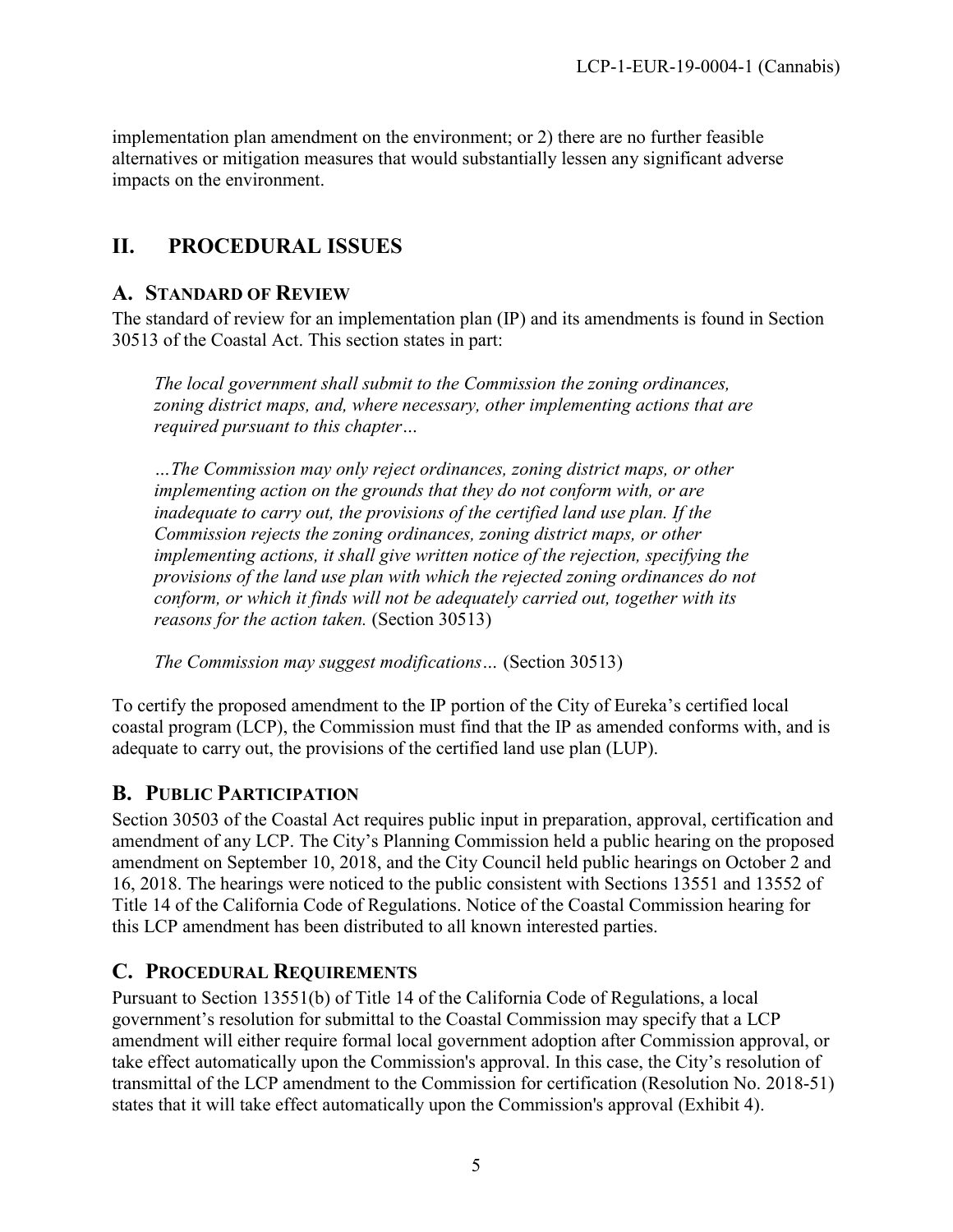Therefore, if the Commission certifies the LCP amendment as submitted, no further City Council action will be necessary. Should the Commission certify the LCP amendment subject to suggested modifications, acceptance of these suggested modifications by the Eureka City Council and a determination by the Executive Director of compliance with Section 13544 of the Commission's regulations will be required in order for the amendment to take effect. Should the Commission deny the LCP Amendment as submitted without suggested modifications, no further action is required by either the Commission or the City, and the proposed LCP amendment will not become effective.

# <span id="page-5-0"></span>**III. SUGGESTED MODIFICATIONS**

The Commission hereby suggests the following modification to the proposed IP amendment, which is necessary to make the requisite LUP consistency findings. If the City accepts the suggested modification within six months of Commission action, by formal resolution of the City Council, the modified amendment will become effective upon Commission concurrence with the Executive Director's finding that this acceptance has been properly accomplished.

**Suggested Modification 1: Modify Article 29 of Eureka's Coastal Zoning Code Title 10, Chapter 5 to add the proposed cannabis retail use types to the lists of conditional and minor conditional uses allowed in the Neighborhood Commercial (CN), Service Commercial (CS), Limited Industrial (MG), and General Industrial (ML) Zoning Districts.**  More specifically, the suggested modification:

- (1) Modifies the existing cannabis retail facilities use type included in the lists of conditional uses allowed in the CN, CS, MG, and ML Zoning Districts to specify that both on-site and/or off-site cannabis retail facilities are allowed, subject to the provisions of Article 30; and
- (2) Adds "cannabis retail facilities, on-site only (Cannabis Topicals and Edibles only), subject to the provisions of Article 30" to the list of uses allowed with a minor conditional use permit in the CN, CS, MG, and ML Zoning Districts.

Relevant excerpts from Article 29 with the friendly modifications included are shown in **Appendix B.**

# <span id="page-5-1"></span>**IV. FINDINGS AND DECLARATIONS**

The Commission hereby finds and declares as follows:

# <span id="page-5-2"></span>**A. AMENDMENT DESCRIPTION**

The City of Eureka ("City") is proposing to amend its certified IP to modify the regulation of commercial cannabis facilities to (1) remove a prohibition on signs for cannabis businesses; (2) allow on-site consumption of cannabis products at cannabis retail facilities including consumption of cannabis topicals, edibles, and/or smoking products; and (3) add a new morelimited cannabis retail facility use type that allows the sale and on-site consumption of cannabis edibles and topicals only (not smoking products). This new cannabis retail use type would be allowed in the same districts where the broader cannabis retail facility use type is allowed as well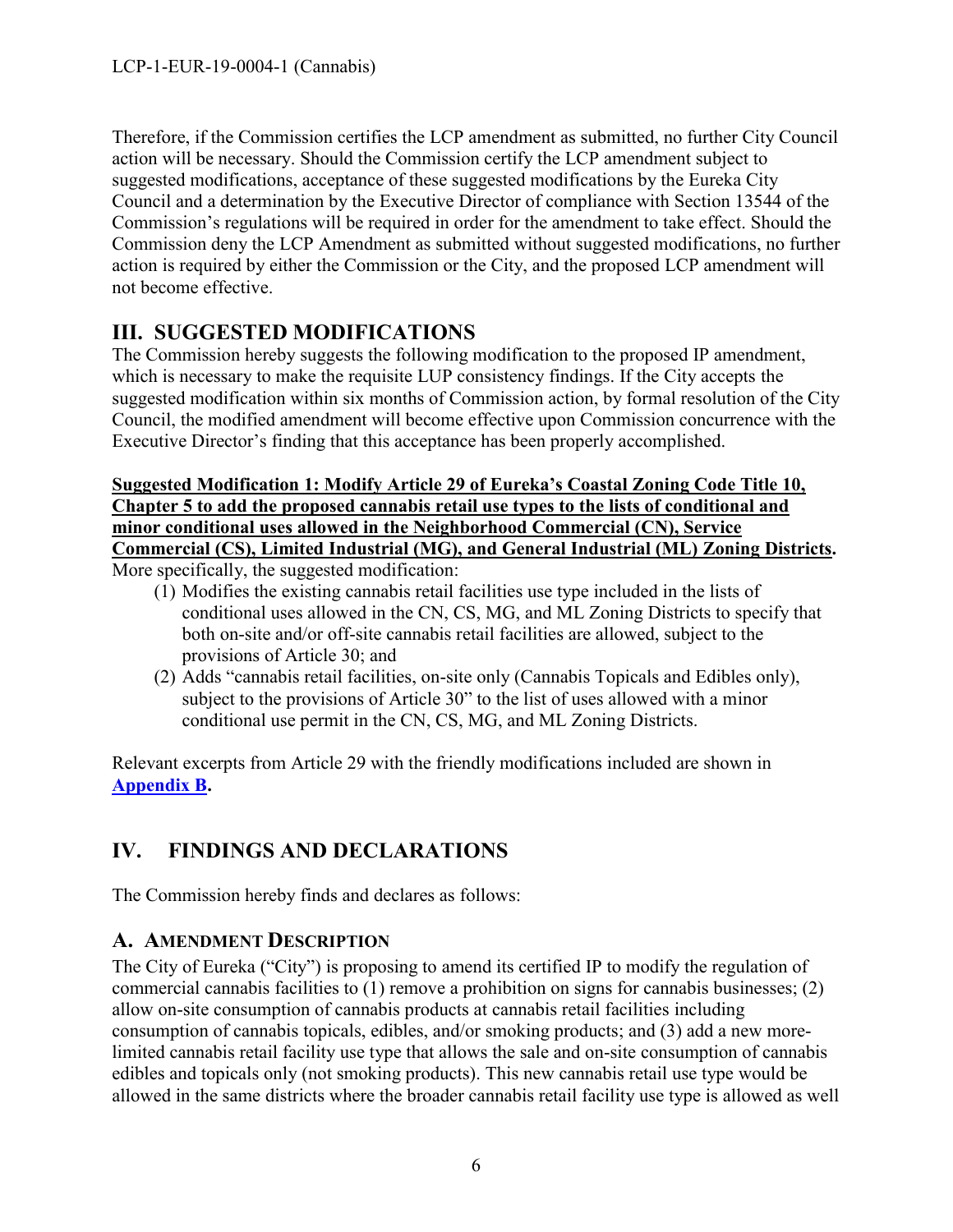as in the Commercial Waterfront (CW) District. At the present time, the City does not allow onsite consumption of cannabis and cannabis products at cannabis retail facilities.

More specifically, the proposed amendment modifies Article 30 of the City's IP (entitled "Cannabis") to (1) add definitions of "cannabis edibles," "cannabis smoking," and "cannabis topicals;<sup>1</sup>" (2) amend the current definition of "cannabis retail facility" to distinguish between offsite and on-site retail facilities as described below; (3) modify the existing commercial cannabis retail facility use type to specify that off site and/or on-site consumption of cannabis topicals, edibles, and/or smoking are allowed; (4) add a second cannabis retail facility use type where the sale and on-site consumption of cannabis topicals and edibles only (not smoking products) is allowed; and (5) replace a prohibition on commercial cannabis facility signage with a requirement that signs comply with all City sign regulations contained in Section 10-5.1701 of the certified IP. See Exhibit 6 for excerpts of Article 30 with changes from the proposed amendment incorporated.

The proposed amendment also amends Article 29, Part 11 (CW Districts) of the certified IP to add "cannabis retail facilities, on-site only (cannabis topicals and edibles only)" to the list of uses conditionally allowed in the CW District.

Under the proposed amendment, an off-site cannabis retail facility would be defined as a physical retail establishment where cannabis or cannabis products are offered for retail sale and delivery to customers in sealed and packaged containers and not intended for consumption at the facility. In contrast, an on-site cannabis retail facility would be defined as a physical retail establishment where cannabis or cannabis products are offered for consumption at the location where they are purchased in conformance with State of California regulations for consumption. Customers may also leave the on-site cannabis retail facility with cannabis or cannabis products if they are in originally sealed and unopened packaging or have been transferred by the retailer for repackaging in a container that is compliant with all applicable state law and regulation.

Currently Article 30 specifies that cannabis retail facilities are a conditional use in the Neighborhood Commercial (CN), Service Commercial (CS), Limited Industrial (ML), and General Industrial (MD) Districts. The amendment would distinguish between on-site and off-site cannabis retail in the list of uses allowed in different districts under Article 30, and would clarify that both "off-site and on-site retail facilities selling cannabis topicals, edibles and/or smoking products" would be allowed as a conditional use in the same CN, CS, ML, and MD Districts. The proposed new more-limited cannabis retail facility use type ("on-site retail facilities selling cannabis topicals and edibles only") would be allowed as a minor conditional use in the CN, CS, ML, and MD Districts and as a conditional use in the CW District. See Exhibit 3 for a map of the affected zoning districts in the City's coastal zone.

 $\overline{a}$ 

<sup>&</sup>lt;sup>1</sup> Cannabis edibles is defined as cannabis products which are ingested by eating or drinking; cannabis smoking is defined as consumption of cannabis or cannabis products in a process which uses heat or combustion to create smoke or vapor; and cannabis topicals is defined as cannabis products which are applied to the skin or hair.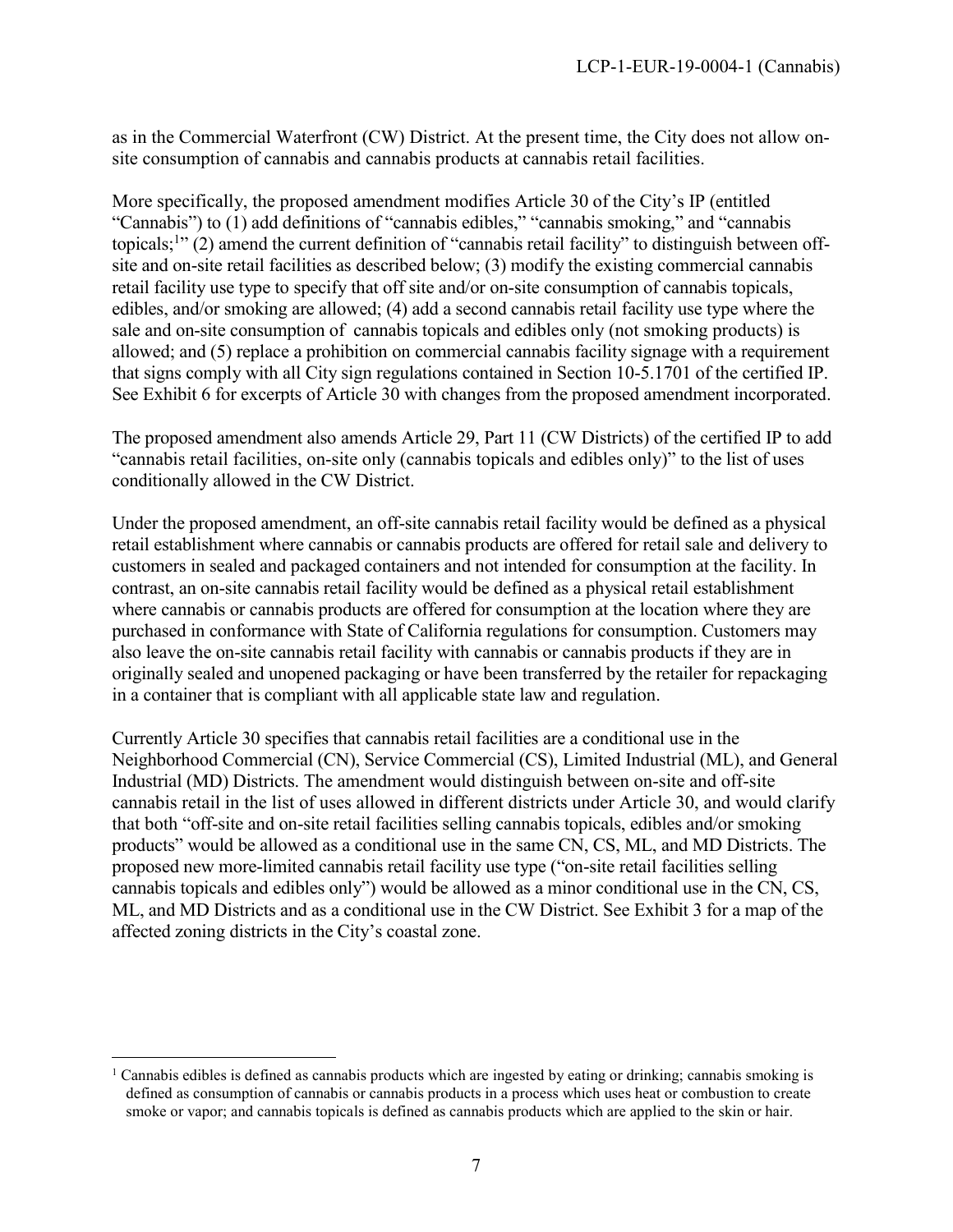# <span id="page-7-0"></span>**B. BACKGROUND**

#### **1. Previous City Cannabis LCP Amendments**

In December 2017, the Commission approved an amendment to the City's certified IP to: (1) establish regulations for commercial cannabis facilities including indoor cultivation, manufacturing, testing, research and development, distribution, retail, and microbusiness facilities; and (2) to allow these uses in certain zoning districts (LCP Amendment No. LCP-1-EUR-17- 0063-2). The previous amendment (1) added Article 30 to the City's IP entitled "Cannabis" that includes regulations and licensing requirements for commercial cannabis facilities; and (2) amended Article 29 (Coastal Development Permit Procedures) of the City's certified IP to add twelve<sup>2</sup> commercial cannabis use types as either permitted or conditional uses in  $\sin^3$  different commercial and industrial zoning districts.

Cannabis retail facilities are one of the twelve commercial cannabis use types that were added. Cannabis retail facilities were added as a conditional use in the CN, CS, ML, and MD Districts.

Article 30 only allows individuals and organizations invited by the Eureka City Council to submit applications for a City cannabis license and all required permits for cannabis retail facilities, and sets up a process for selecting who will receive invitations to apply. Under this process, the City issues a request for proposals, individuals or organizations interested in operating cannabis retail facilities prepare proposals, a committee reviews and evaluates the proposals and the committee's recommendations are presented to the City Council by the Development Services Director. Based on the committee's recommendations, the City Council invites individuals and organizations to submit license and permit applications. As originally certified, Article 30 limited the number of use permits that could be issued to operate cannabis retail facilities to two in a six month period. A subsequent amendment approved by the Commission in September 2018 (LCP-1-EUR-18-0057- 1) modified Article 30 to remove the limit on the number of use permits that could be issued to operate cannabis retail facilities.

Under the proposed amendment, the existing request for proposal process and conditional use permit process for cannabis retail facilities would remain in place, allowing the City to continue control what type of on-site consumption, if any, is appropriate for individual locations.

 $\overline{a}$ <sup>2</sup> The twelve types of commercial cannabis facilities include: retail facilities; testing facilities; distribution facilities with cannabis on site; distribution facilities with no cannabis on site (transportation only); two indoor cultivation facility types (not more than 10,000 square feet of cultivation area, and not more than 5,000 square feet); four manufacturing facility types (non-volatile, more than 5,000 square feet of floor area; non-volatile, 5,000 square feet or less; volatile, large; and volatile, small); and two mixed-use use types ("microbusiness" and "research and development") which allow for combinations of other facility types.

<sup>&</sup>lt;sup>3</sup> Zoning districts where commercial cannabis facilities are allowed include the Office and Multi-Family Residential, Waterfront Commercial, Neighborhood Commercial, Service Commercial, Limited Industrial and General Industrial Districts.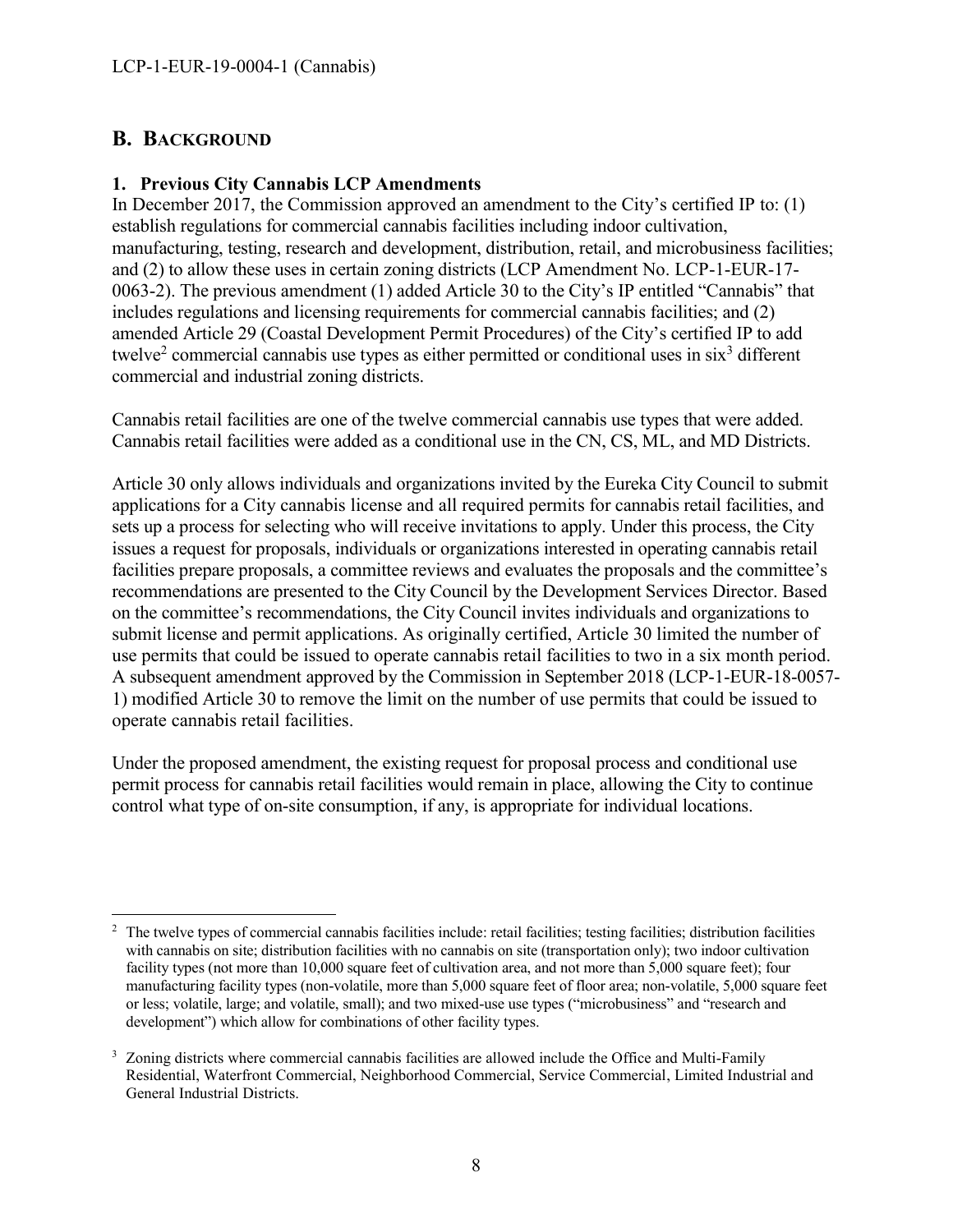#### **2. City of Eureka Coastal Zone**

The City is located on the north coast of California in Humboldt County, approximately 300 miles north of San Francisco and 100 miles south of the Oregon border (Exhibit 1). The City sits on the eastern shore of Humboldt Bay, one of California's larger coastal estuaries and the only deep water port between San Francisco and Coos Bay, Oregon. The City has an estimated population of approximately 27,100 and occupies approximately 10,500 acres. 4

The western, northern, and northeastern edges of the City are located within the coastal zone (Exhibit 2). The coastal zone boundary predominately follows Broadway (Highway 101),  $3<sup>rd</sup>$ Street, and Myrtle Avenue along the western, northern, and eastern edges of the City, respectively. The City's coastal zone also includes Indian, Daby, and Woodley Islands. Commercial and industrial lands dominate the City's coastal zone in addition to large areas designated for natural resources and coastal agriculture.

| <b>Zoning District</b>                              | <b>Number of Parcels</b> | <b>Acreage of Parcels</b> |
|-----------------------------------------------------|--------------------------|---------------------------|
| Coastal Agricultural (AC)                           | 16                       | 616                       |
| Neighborhood Commercial (CN)                        | 9                        |                           |
| Planned Shopping Center (CP)                        | 9                        | 52                        |
| Service Commercial (CS)<br>& CS-Planned Development | 340                      | 259                       |
| Waterfront Commercial (CW)                          | 139                      | 80                        |
| Coastal Dependent Industrial (MC)                   | 42                       | 152                       |
| General Industrial (MG)                             | 56                       | 110                       |
| Limited Industrial (ML)                             | 49                       | 35                        |
| Natural Resources (NR)                              | 88                       | 834                       |
| Office and Multi-Family<br>Residential (OR)         | 93                       | 21                        |
| Public (Works) (P)                                  | 43                       | 122                       |
| Multi-Family Residential (RM)                       | 75                       | 20                        |
| One-Family Residential (RS)                         | 91                       | 66                        |
| Conservation Water (WC)                             | 19                       | 1925                      |
| Development Water (WD)                              | 30                       | 90                        |
| <b>Totals</b>                                       | 1,099 parcels            | 4,389 acres               |

Table 1. Parcels and acreage of each zoning district in the coastal zone<sup>5</sup> (zones affected by the subject amendment are highlighted in gray)

 $\overline{a}$ 4 Information in this section is sourced from:

ESA (2015, June). *City of Eureka Community Background Report*. Prepared for the City of Eureka General Plan Update.

Laird, A., Trinity Associates (2016). *City of Eureka Sea Level Rise Assets Vulnerability and Risk Assessment, Appendix.* Prepared for the City of Eureka.

<sup>5</sup> Data provided by the City of Eureka's Development Services Department. Note: if a parcel is partially in the coastal zone, the whole area is included in the acreage total.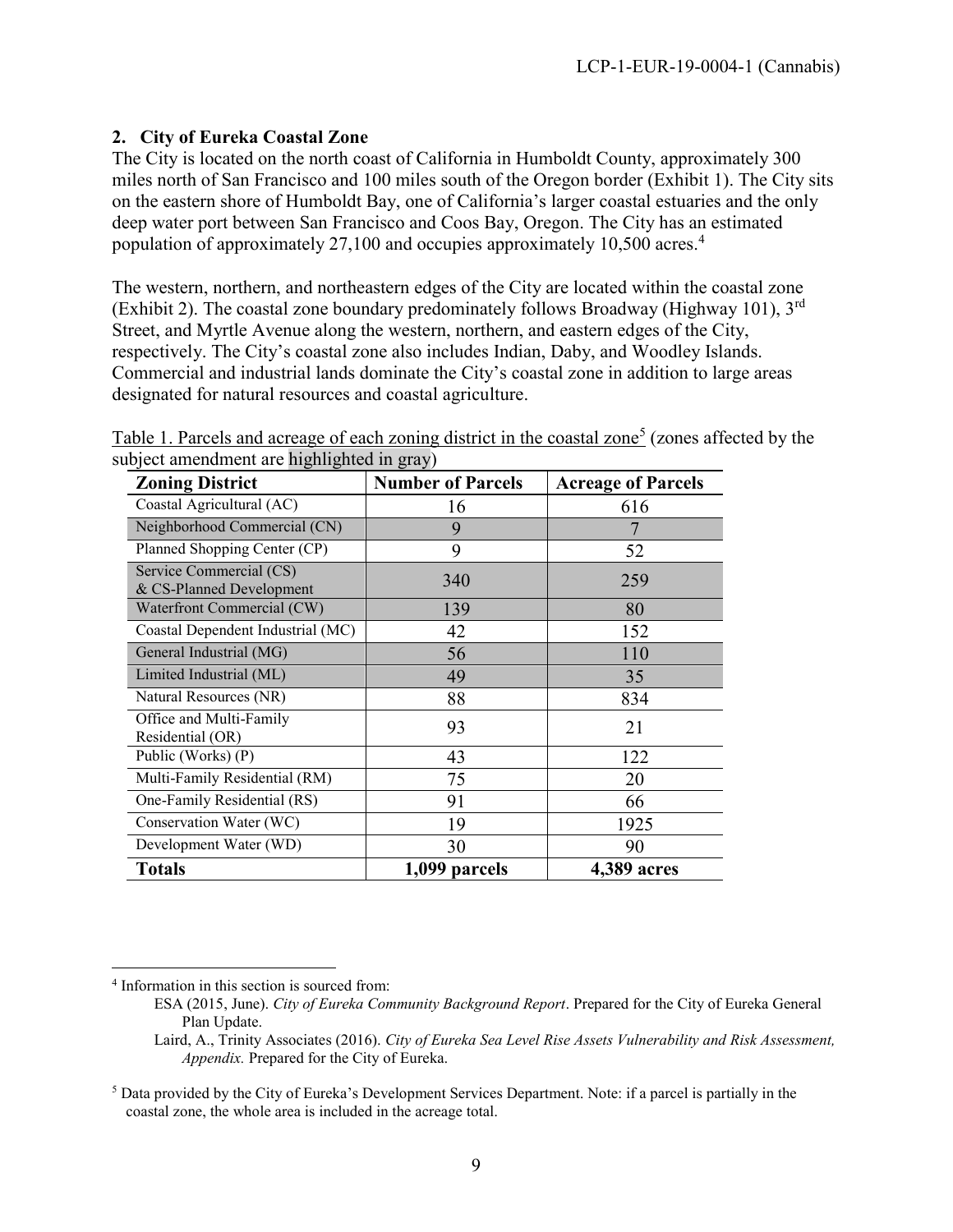The City's LCP was certified by the Commission on July 26, 1984, and a comprehensive update of the LUP was effectively certified on April 16, 1999. The City is currently preparing another comprehensive update to the entire LCP.

The vast majority of lands where commercial cannabis facilities are permitted are located in the portion of the city that is within the coastal zone. The City's entire heavy industrial zoning district is in the coastal zone and all but three blocks of the light industrial district is located in the coastal zone. Three-quarters of the service commercial zone is in the coastal zone.

# <span id="page-9-0"></span>**C. CONSISTENCY ANALYSIS**

### <span id="page-9-1"></span>**1. Compatibility with Land Use Designations**

#### Waterfront Commercial District

Table B-1 within Appendix B (Coastal Land Use Policy) of the City's General Plan lists each of the General Plan land use designations that occur in the City's coastal zone and "shows the corresponding LUP designation, the corresponding zoning district designation that implements the LUP designation, and the more detailed purpose descriptions and restrictive use prescriptions contained in the coastal resource policies and standards of the LUP" (Appendix B, Land Use Diagram). Below is an excerpt from Table B-1 showing the stated purpose and allowable uses of the land use designations that are implemented by the Waterfront Commercial Zoning District [*emphasis added*]: **TABLE B-1**

| <b>GENERAL PLAN LCP LAND USE PLAN (LUP) AND IMPLEMENTATION PLAN (IP)</b><br><b>DESIGNATION CORRESPONDENCE</b>              |                                             |                                                                                                                                                                                                    |                                                                                                                                                                                                                       |                                                                                                                                                                                              |  |
|----------------------------------------------------------------------------------------------------------------------------|---------------------------------------------|----------------------------------------------------------------------------------------------------------------------------------------------------------------------------------------------------|-----------------------------------------------------------------------------------------------------------------------------------------------------------------------------------------------------------------------|----------------------------------------------------------------------------------------------------------------------------------------------------------------------------------------------|--|
| <b>LCP-LUP</b><br>Designation(s)                                                                                           | <b>LCP-IP</b><br>(Zoning)<br>Designation(s) | Purpose(s)                                                                                                                                                                                         | <b>Principal Use(s)</b>                                                                                                                                                                                               | <b>Conditional Uses</b>                                                                                                                                                                      |  |
| <b>WFC</b><br>Waterfront<br>Commercial<br>C-WFC<br>Core<br>Waterfront<br>Commercial<br>$C-RC$<br>Core Retail<br>Commercial | CW<br>Waterfront<br>Commercial              | To protect and provide<br>for nearshore<br>development of<br>recreational, visitor-<br>serving, and<br>commercial fishing<br>industry uses that relate<br>to the presence of<br>coastal resources. | Hotels, motels, and<br>visitor-serving<br>developments, such as<br>antique shops, art<br>galleries, restaurants,<br>taverns, commercial<br>recreational facilities,<br>and commercial fishing<br>industry facilities. | Professional offices,<br>multiple-family units,<br>residential uses on the<br>upper floors of multi-<br>story structures, oil and<br>gas pipelines, public<br>works projects,<br>warehouses. |  |

The CW District implements the Core – Commercial Waterfront (C-WFC), Waterfront Commercial (WFC), and Core Retail Commercial (C-RC) land use designations. The purpose of the WFC, C-WFC, and C-RC designations in part is to protect and provide for nearshore development of recreational, visitor-serving, and commercial fishing industry uses. As such, visitor-serving commercial uses are principally permitted uses in these land use designations.

In addition, LUP Core Area Waterfront Policy 1.D.5 states [*emphasis added*]: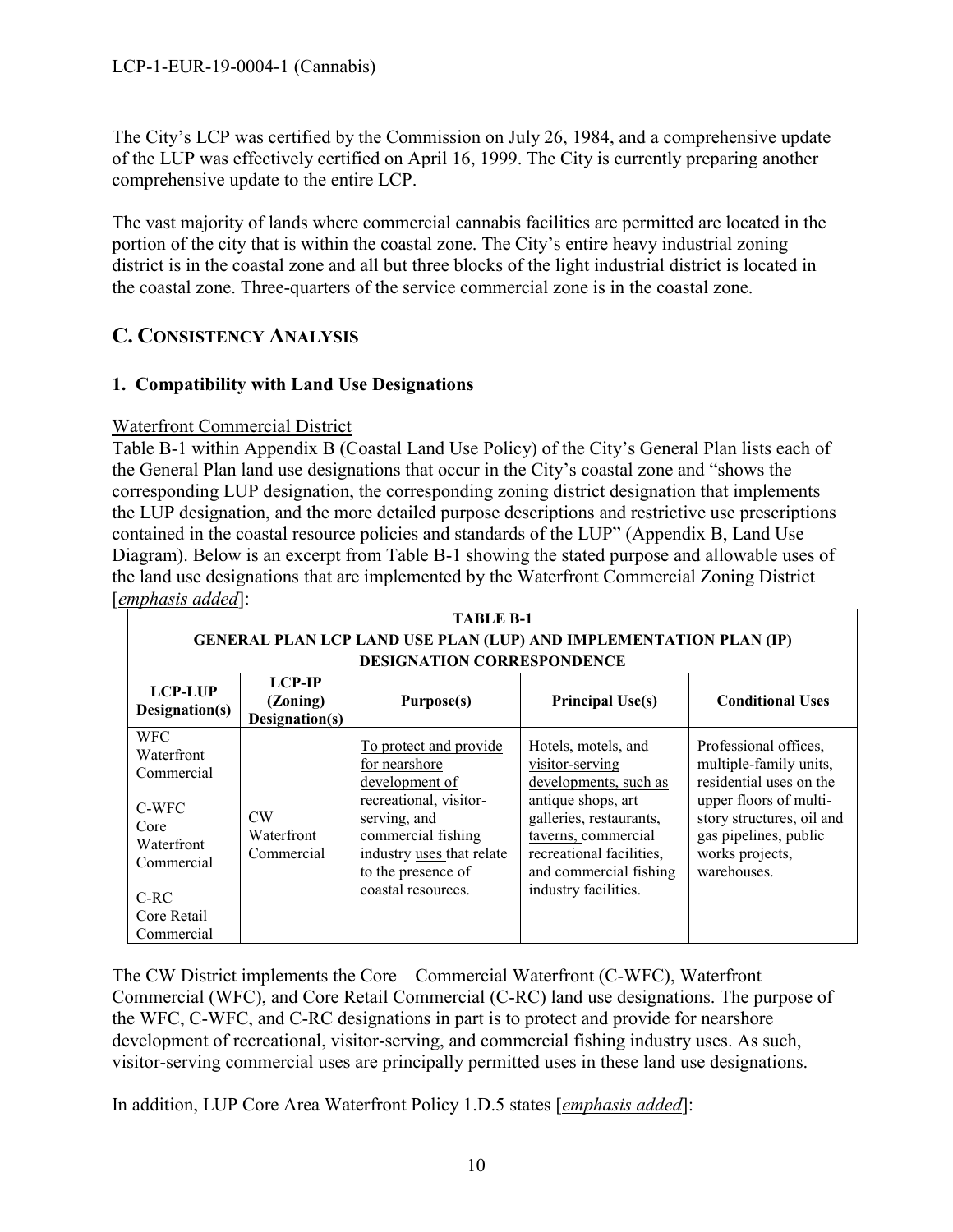*The City shall expand and enhance opportunities for recreational and visitorserving uses and activities along the waterfront, including visitor accommodations, boating facilities, water transportation, fishing, and other similar attractions.*

The City's LUP, consistent with the Coastal Act, prioritizes visitor-serving land uses over private residential, general industrial, and general commercial development in the coastal zone. The City implements this priority in part through the Waterfront Commercial District, which encourages development of recreational and visitor-serving uses.

Currently, cannabis testing facilities, distribution facilities (transportation only with no-cannabis on-site), and research and development facilities (where no plants or manufacturing processes occur) are conditional uses in the CW District, provided that the facilities are located above the ground floor of commercial structures. The ground floors of buildings in the CW District are intended for businesses catering to visitors, while office, residential, and other uses that are not visitor serving are permitted above the ground floor. This mixed-use configuration ensures a vibrant, pedestrian-oriented commercial center by providing storefronts with visual interest and destinations at the street level, and allowing homes and businesses above the ground floor of buildings whose residents and employees can support the ground floor commercial uses and generate foot traffic around the clock. As defined, cannabis testing, distribution (transportation only), and research and development facilities are essentially professional offices that provide laboratory and delivery services that are not visitor-serving, and as a result, these uses are relegated to the upper floors of buildings in the CW District.

The proposed amendment would add cannabis retail facilities (on-site consumption only; cannabis topicals and/or edibles only) as a conditional use in the CW District. Unlike the other currently permitted commercial cannabis use types in the CW District, cannabis retail facilities would be allowed on the ground floor of commercial structures.

The sale of cannabis topicals and edibles for on-site consumption constitutes a visitor-serving commercial use consistent with the WFC, C-WFC, and C-RC land use designations. This use type is similar to other retail use types already allowed in the CW District that sell food and drink for on-site consumption (such as restaurants, bars, candy shops, and bakeries) or sell products that are applied on-site to the skin or hair (such as day or destination spas and message studios).

Therefore, the Commission finds the proposed IP amendment, as submitted, conforms with and is adequate to carry out the C-WFC, WFC, and C-RC land use designations of the certified LUP.

#### Other Districts

Cannabis retail facilities are already a conditional use in the CN, CS, ML, and MD Districts. The proposed amendment would modify this use by explicitly allowing on-site consumption of cannabis products at those cannabis retail facilities and would establish and add a second, morelimited cannabis retail use to these districts that allows the sale and on-site consumption of cannabis edibles and topicals only (not smoking products) as a minor conditional use.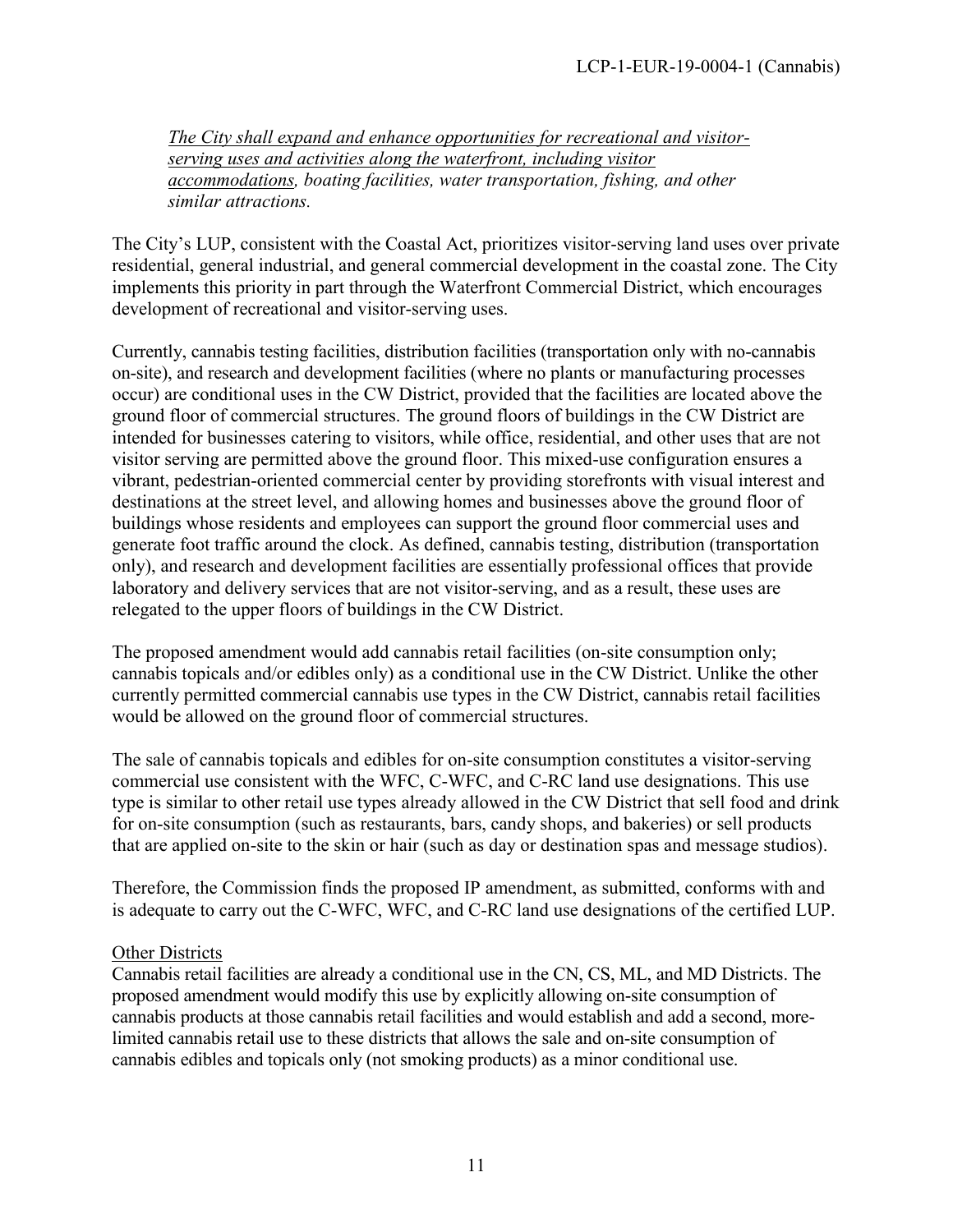Cannabis retail facilities were added as a conditional use in the CN, CS, ML, and MD Districts under LCP Amendment No. LCP-1-EUR-17-0063-2. In its findings for certification of that LCP amendment, the Commission found that adding cannabis retail facilities in these districts conformed with and adequately carried out the corresponding land use designations of the LUP as those land use designations already allow for retail uses. <sup>6</sup> Cannabis retail facilities are a commercial retail use that was found to be consistent with and adequate to carry out the Neighborhood Commercial and General Service Commercial land use designations which allow commercial retail uses. The purpose of the Light Industrial (LI) and General Industrial (GI) land use designations is to provide sites for industries that can operate in close proximity to commercial uses with minimum adverse impact, and to provide sites suitable for development of general and heavy industrial uses, respectively. Similar and broader use types than the cannabis retail facility use types are allowed in the corresponding ML and MG zoning districts, including wholesale stores and retail establishments. Thus adding cannabis retail facilities to the ML and MG zoning districts was found to be consistent with and adequate to carry out the LI and GI land use designations of the certified LUP. The addition of cannabis retail facilities for on-site consumption under the current amendment similarly conforms with the applicable land use designations.

Therefore the Commission finds the proposed IP amendment, as submitted, conforms with and is adequate to carry out the Neighborhood Commercial, General Service Commercial, Light Industrial, and General Industrial land use designations of the certified LUP.

#### <span id="page-11-0"></span>**2. Protection of Coastal Resources**

Potential coastal resource impacts of commercial cannabis facilities include impacts to coastal access parking, visual resources, and water quality. The City's certified LUP includes a number of policies related to preserving public access to and along the waterfront, including the provision of adequate off-street parking facilities. LUP Coastal Recreation and Access Policies 5.B.4, 5.B.9, and 5.B.10 state in applicable part [*emphasis added*]:

5.B.4*. The City of Eureka shall protect and enhance the public's rights of access to and along the shoreline, consistent with protecting environmentally sensitive habitats, by:*

*…*

- *c. Allowing only such development as will not interfere with the public's right of access to the sea, where such right was acquired through use or legislative authorization.*
- 5.B.9. *The City shall ensure that public access support facilities are distributed throughout the Eureka Coastal Zone. Off-street parking shall be provided in the waterfront area; however, it shall not be located immediately adjacent to the shoreline, unless there is no feasible alternative.*

 $\overline{a}$ <sup>6</sup> The findings for LCP Amendment No. LCP-1-EUR-17-0063-2 can be accessed online at [https://www.coastal.ca.gov/meetings/agenda/#/2017/12\)](https://www.coastal.ca.gov/meetings/agenda/#/2017/12)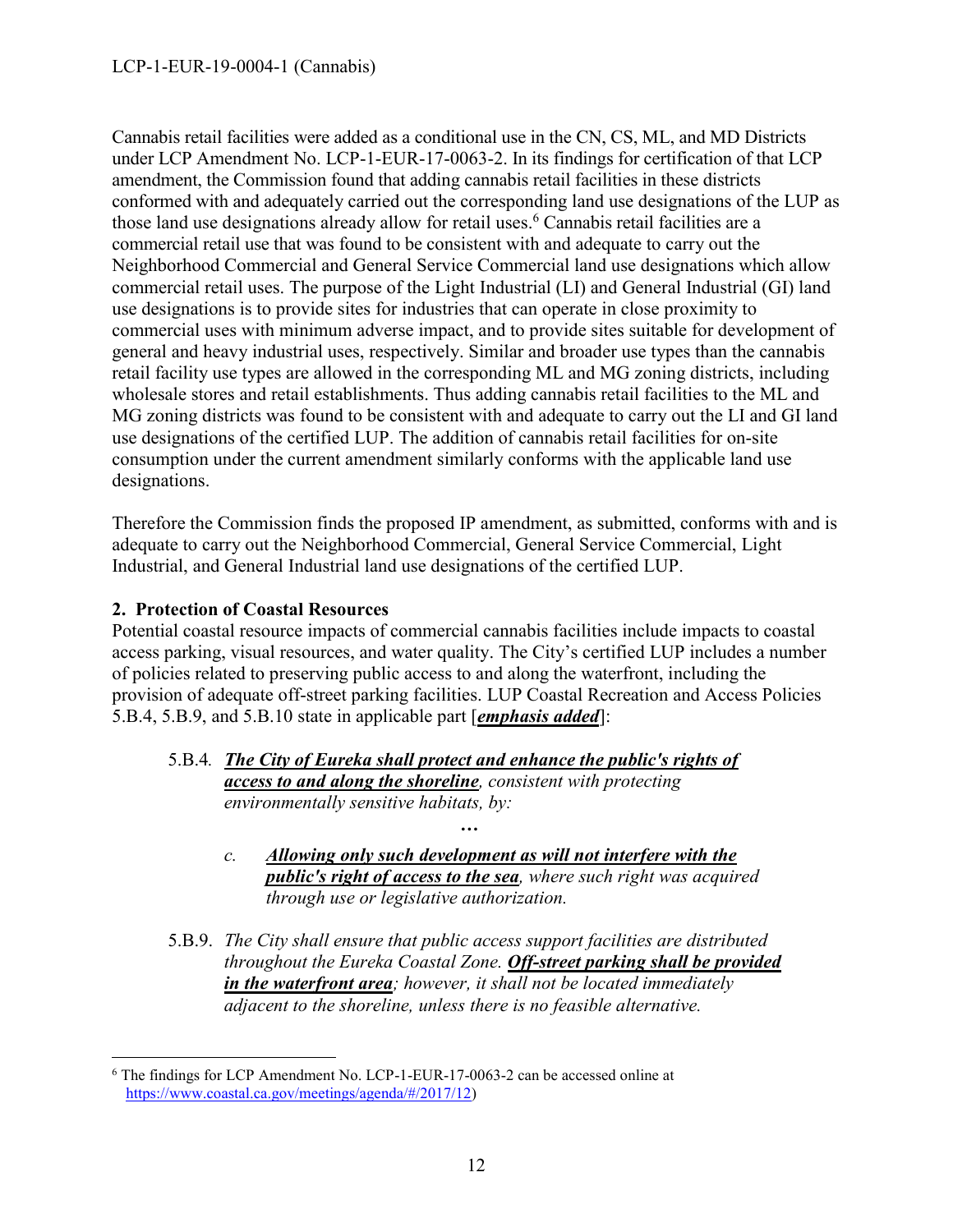#### 5.B.10. *To the maximum extent feasible, the City shall ensure universal public access to the waterfront, including support facilities.*

LUP Core Area, Waterfront Policy 1.D.1 and Coastal Recreation and Access Policy 5.B.1 include relevant visual resource protections [*emphasis added*]:

- 1.D.1. *The City shall retain the historic waterfront building scale, building form, and general character in waterfront revitalization and development as a means of creating a "Victorian Seaport" identity for the waterfront area…*
- 5.B.1. *The City shall provide public open space and shoreline access throughout the Coastal Zone, particularly along the waterfront First Street, through all of the following:*

#### *… (d) Consider and protect the scenic and visual qualities of coastal areas that are visible from scenic public vista points and waterfront walkways.*

LUP Natural Resource Policies 6.A.1 and 6.A.3 include relevant water quality protections [*emphasis added*]:

*…*

- *6.A.1. The City shall maintain, enhance, and, where feasible, restore valuable aquatic resources, with special protection given to areas and species of special biological or economic significance. The City shall require that uses of the marine environment are carried out in the manner that will sustain the biological productivity of coastal waters and that will maintain healthy populations of all species of marine organisms adequate for long-term commercial, recreational, scientific, and educational purposes.*
- *6.A.3. The City shall maintain and, where feasible, restore biological productivity and the quality of coastal waters, streams, wetlands, and estuaries appropriate to maintain optimum populations of aquatic organisms and for the protection of human health through, among other means, minimizing adverse effects of wastewater and stormwater discharges and entrainment, controlling the quantity and quality of runoff, preventing depletion of groundwater supplies and substantial interference with surface water flow, encouraging wastewater reclamation, maintaining natural vegetation buffer areas that protect riparian habitats, and minimizing alteration of natural streams.*

Commercial cannabis facilities generate demand for off-street parking in the City's coastal zone. As the City's coastal zone is largely less than a quarter mile wide from the shoreline of Humboldt Bay to its inland boundary, any increase in demand for parking has the potential to impact public access parking near the waterfront. By adding cannabis retail facilities as an allowable use in the CW District, the proposed amendment expands the potential area of public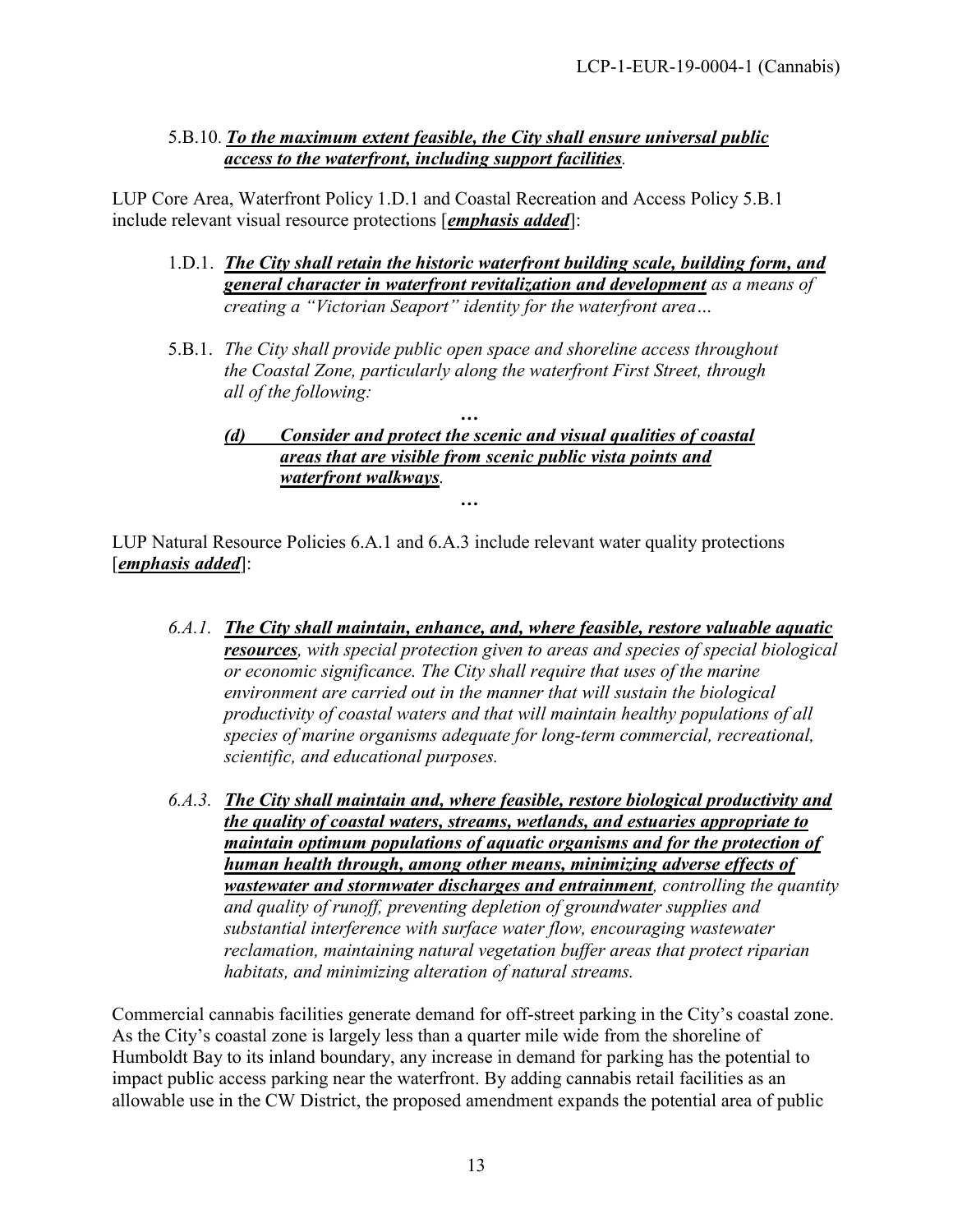access parking impacts. The proposed allowance for on-site consumption of cannabis products at cannabis retail facilities may also result in greater parking impacts with customers remaining at cannabis retail facilities for longer periods of time. However, as discussed in the findings for LCP Amendment No. LCP-1-EUR-17-0063-2, Article 30 includes a requirement that each cannabis retail facility comply with the off-street parking standards of the district in which the facility is located [§10-5.3010(f)]. These parking standards, found in Article 15 of Chapter 5 of the certified IP ("Off-Street Parking Facilities"), require off-street parking spaces to be provided incidental to new uses and major alterations and enlargements of existing uses, and include a schedule for calculating the number of required off-street parking spaces for different use types. One space for every three hundred square feet of gross floor area is required for retail sales and services. These parking requirements will ensure that new commercial cannabis facilities are served by an adequate supply of parking and thus will prevent overflow into public access parking facilities, preserving public access parking consistent with LUP Coastal Recreation and Access Policies 5.B.4, 5.B.9, and 5.B.10.

The proposed amendment has the potential to impact visual resources, as the amendment removes a prohibition on exterior signs for cannabis businesses. However, as proposed to be amended, Article 30 [§10-5.3010(e)] would require proposed signs for cannabis businesses to comply with City sign standards. These sign standards, found in Article 17 of Chapter 5 of the certified IP, include a maximum permitted sign area in commercial and industrial districts and other restrictions including limitations on sign height, location, illumination, movement, and maintenance to ensure compatibility with the character of the area. These sign requirements will ensure that the scenic and visual qualities of coastal areas are protected consistent with Waterfront Policy 1.D.1 and Coastal Recreation and Access Policy 5.B.1.

The currently proposed amendment should not affect the potential water quality impacts of cannabis retail facilities. As currently certified, Article 30 includes protective standards to address cannabis-specific concerns to ensure the protection of water quality, and none of these standards are being removed by the proposed amendment. Article 30 includes requirements that (1) commercial cannabis facility operators refrain from the improper storage or use of any fuels, fertilizer, pesticide, fungicide, rodenticide, or herbicide [§10-5.3010(h)]; and (2) applications for use permits and cannabis licenses specify the chemicals stored or used at the premises and the type and quantity of all effluent discharged into the city's wastewater and/or stormwater system (§10-5.3011.4). In addition, Article 30 includes a broad requirement that the operation of commercial cannabis facilities shall not adversely affect the health and safety of residents, occupants, employees, or nearby properties through creation of mold, mildew, dust, glare, heat, noise, noxious gasses, smoke, traffic, vibration, surface runoff, or other impacts; be hazardous because of the use or storage of materials, processes, products or wastes; nor create odors that are detectible outside the walls of the facility [§10-5.3010(d)].

The proposed amendment also does not affect coastal development permitting requirements. Pursuant to Article 29, Section 10-5.29302 of the certified IP, development in the coastal zone requires a coastal development permit. Article 29, Section 10-5.2906.2 of the certified IP defines development consistent with the Coastal Act to include, among other activities, the construction of any structure and a change in the density or intensity of use of land. In addition, the City's IP expressly states that projects requiring a use permit in the coastal zone also require a coastal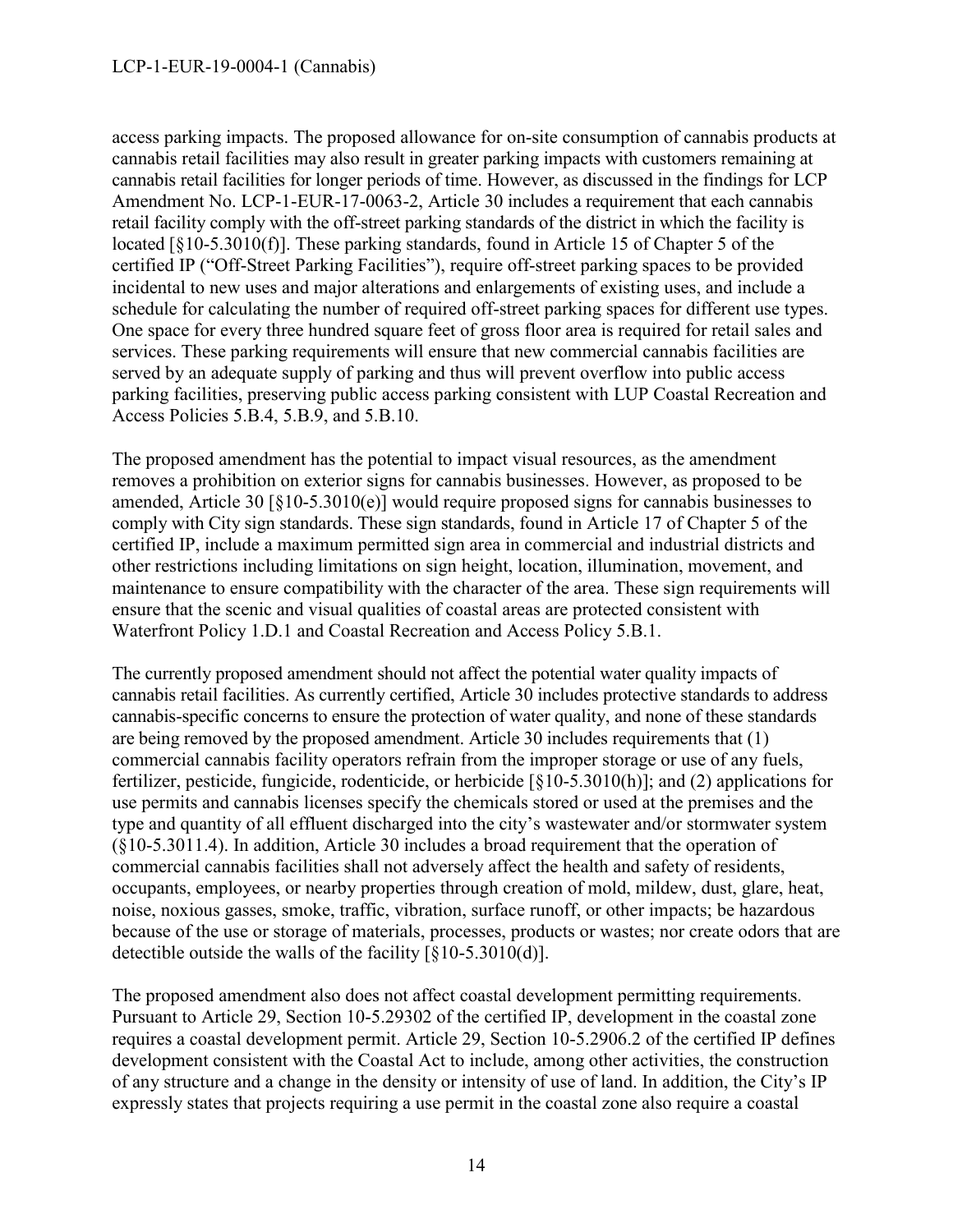development permit (Title 10, Chapter 5, Article 24, Section 10-5.2401). As cannabis retail facilities require a use permit in all districts in which they are an allowable use, all proposed cannabis retail facilities will require coastal development permit authorization. Coastal development permit application review will evaluate specific impacts to coastal access parking and visual and water resources that would result from individual cannabis retail facilities, and ensure that projects comply with the resource protection policies and regulations of the certified LCP.

For all of the above reasons, the Commission finds the proposed IP amendment, as submitted, conforms with and is adequate to carry out the coastal access, visual, and water resource protection provisions of the certified LUP.

#### <span id="page-14-0"></span>**3. Friendly Modifications**

Article 29 of the certified IP includes subparts dedicated to each of the zoning districts in the coastal zone, including the district's purpose and required conditions, and lists of the district's permitted, conditional, and minor conditional uses. During initial review of the proposed ordinance (Ordinance No 880-C.S.), Commission staff noticed that the conditional and minor conditional use lists in Article 29 for the CN, CS, MG, and ML Zoning Districts are not proposed to be updated to reflect the changes to the cannabis retail facility use type proposed by the amendment (See Exhibit 5 for a copy of the ordinance).

Currently, "cannabis retail facilities, subject to the provisions of Article 30 of this chapter (Cannabis)" is listed as a conditional use in the CN, CS, MG, and ML Zoning Districts (see Article 29, §§10-5.29123, 10-5.29123.1, 10-5.29133, 10-5.29133.1, 10-5.29163, 10-5.29163.1, 10-5.29173, and 10-5.29173.1). The intent of the proposed amendment is to (1) modify this conditional use type to allow "on-site and/or off-site" cannabis retail facilities as a listed conditional use, and (2) add a new cannabis use type ["cannabis retail facilities, on-site only (cannabis topicals and edibles only)"] to the list of minor condition uses in the CN, CS, MG, and ML Zoning Districts. City staff requested that the Commission certify the LCP amendment with suggested modifications to address these omissions.

At the City's request, **Suggested Modification 1** amends Article 29 to (1) modify the existing cannabis retail facilities use type included in the lists of conditional uses allowed in the CN, CS, MG, and ML Zoning Districts to specify that both on-site and/or off-site cannabis retail facilities are allowed, subject to the provisions of Article 30; and (2) add "cannabis retail facilities, on-site only (cannabis topicals and edibles only), subject to the provisions of Article 30" to the list of uses allowed with a minor conditional use permit in the CN, CS, MG, and ML Zoning Districts.

# <span id="page-14-1"></span>**D. CALIFORNIA ENVIRONMENTAL QUALITY ACT**

As set forth in Section 21080.9 of the California Public Resources Code, CEQA exempts local government from the requirement of preparing an environmental impact report (EIR) in connection with its activities and approvals necessary for the preparation and adoption of a LCP. Therefore, local governments are not required to prepare an EIR in support of their proposed LCP amendments, although the Commission can and does use any environmental information that the local government submits in support of its proposed LCP amendments. Instead, the CEQA responsibilities are assigned to the Coastal Commission, and the Commission's LCP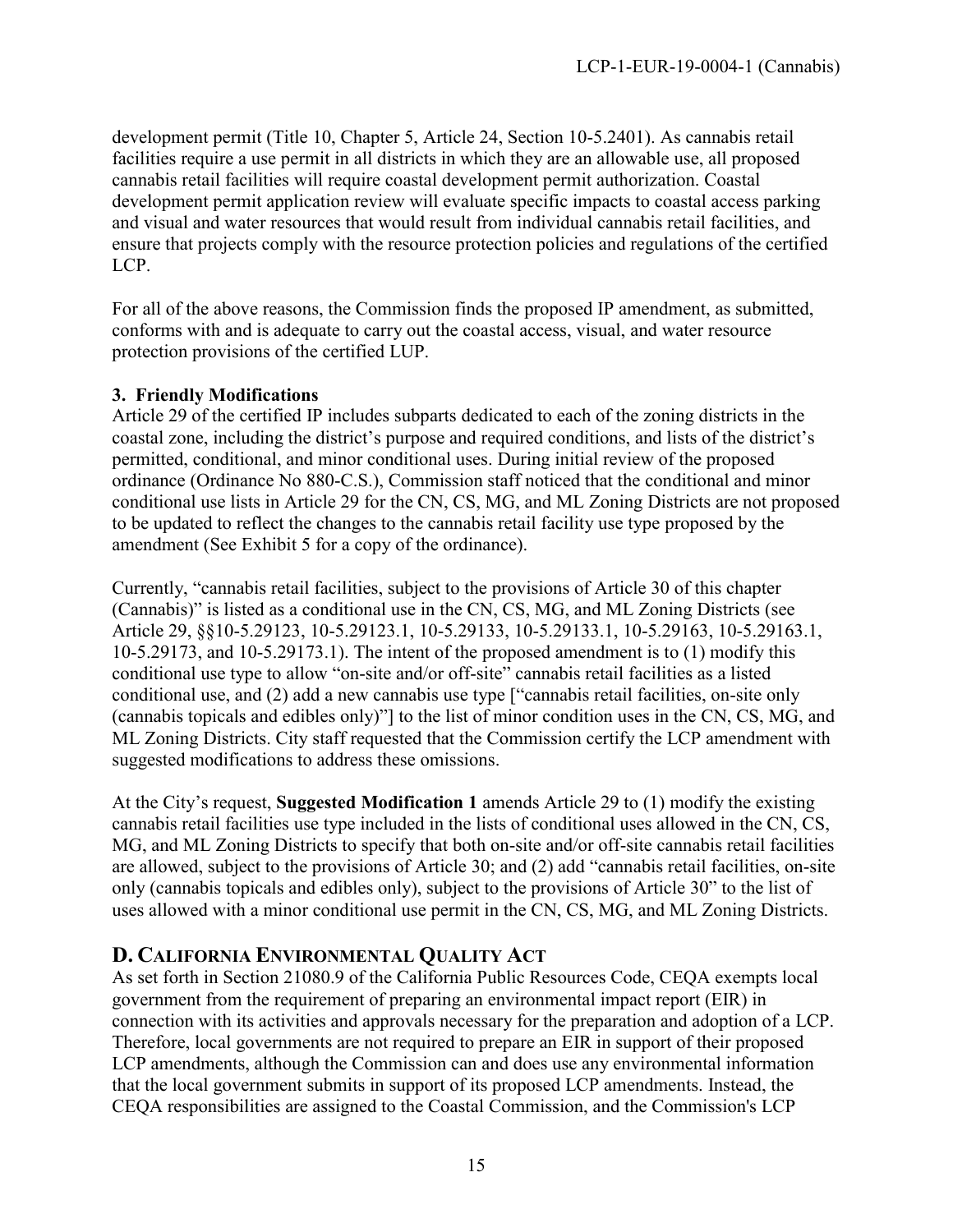review and approval program has been found by the Resources Agency to be the functional equivalent of the environmental review required by CEQA, pursuant to CEQA Section 21080.5. Therefore the Commission is relieved of the responsibility to prepare an EIR for each LCP.

Nevertheless, the Commission is required, in approving an LCP amendment submittal, to find that the approval of the proposed LCP, as amended, does conform with CEQA provisions, including the requirement in CEQA Section 21080.5(d)(2)(A) that the amended LCP will not be approved or adopted as proposed if there are feasible alternatives or feasible mitigation measures available that would substantially lessen any significant adverse impact which the activity may have on the environment [14 CCR §§ 13542(a), 13540(f), and 13555(b)].

The City's LCP amendment consists of an IP amendment. The Commission incorporates its findings on LUP conformity into this CEQA finding as it is set forth in full. The IP amendment as originally submitted does not conform with and is not adequate to carry out the policies of the certified LUP. The Commission, therefore, has suggested modifications to bring the IP amendment into full conformance with the certified LUP. As modified, the Commission finds that approval of the LCP amendment will not result in significant adverse environmental impacts under the meaning of the California Environmental Quality Act.

The Commission finds that the LCP amendment, as modified, will not result in significant unmitigated adverse environmental impacts under the meaning of CEQA. Further, future individual projects would require CDPs, issued by the City. Throughout the coastal zone, specific impacts to coastal resources resulting from individual development projects are assessed through the coastal development review process; thus, an individual project's compliance with CEQA would be assured. Therefore, the Commission finds that there are no other feasible alternatives or mitigation measures which would further reduce the potential for significant adverse impact which the activity may have on the environment [14 CCR §§ 13542(a), 13540(f), and 13555(b)].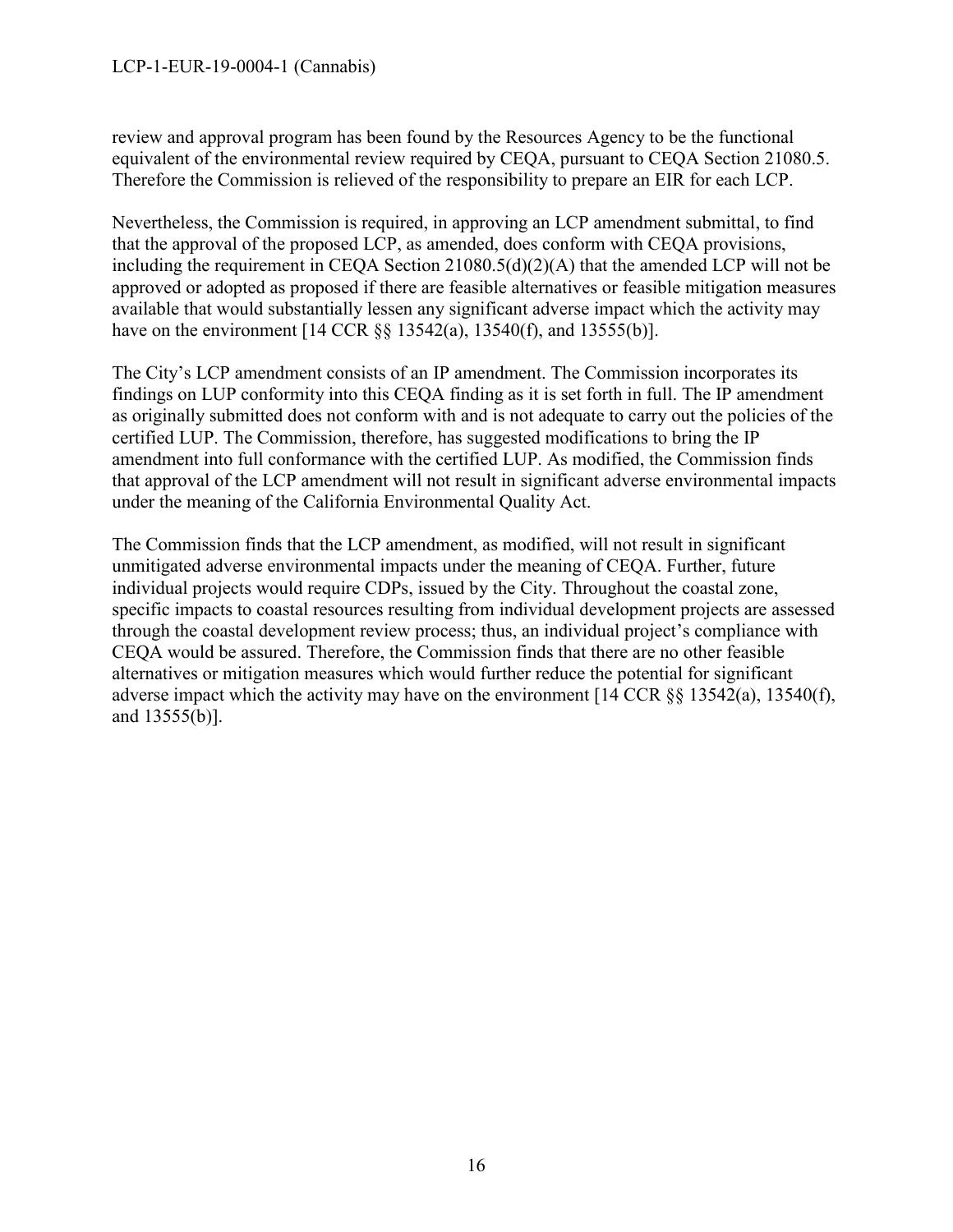# **APPENDIX A: SUBSTANTIVE FILE DOCUMENTS**

<span id="page-16-0"></span>Application Files for LCP-1-EUR-19-0004-1, LCP-1-EUR-18-0057-1, and LCP-1-EUR-17-  $0063-2$ 

City of Eureka certified Local Coastal Program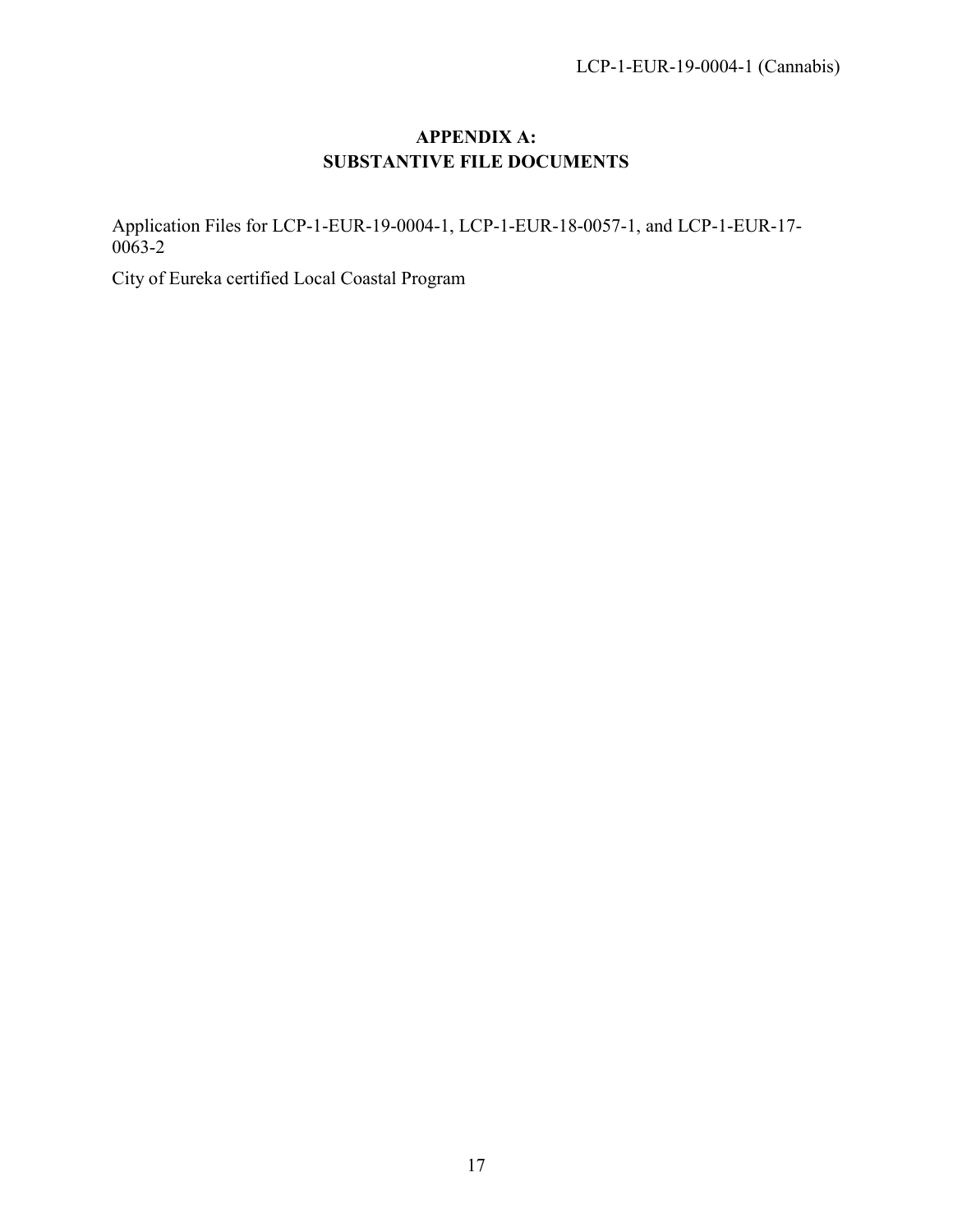# <span id="page-17-0"></span>**APPENDIX B: ARTICLE 29 EXCERPTS WITH CHANGES FROM PROPOSED AMENDMENT & COMMISSION SUGGESTED MODIFICATIONS**

Article 29 excerpts are included below to show the context of the City's proposed changes to the article in concert with the Commission staff's suggested modifications.

Language of the currently certified Article 29 is shown in plain text.

The City's proposed additions are shown in underlined text.

The Commission's suggested additions are shown in **bold, double-underlined text.**

The Commission's suggested deletions are shown in **bold, double-strike out text.**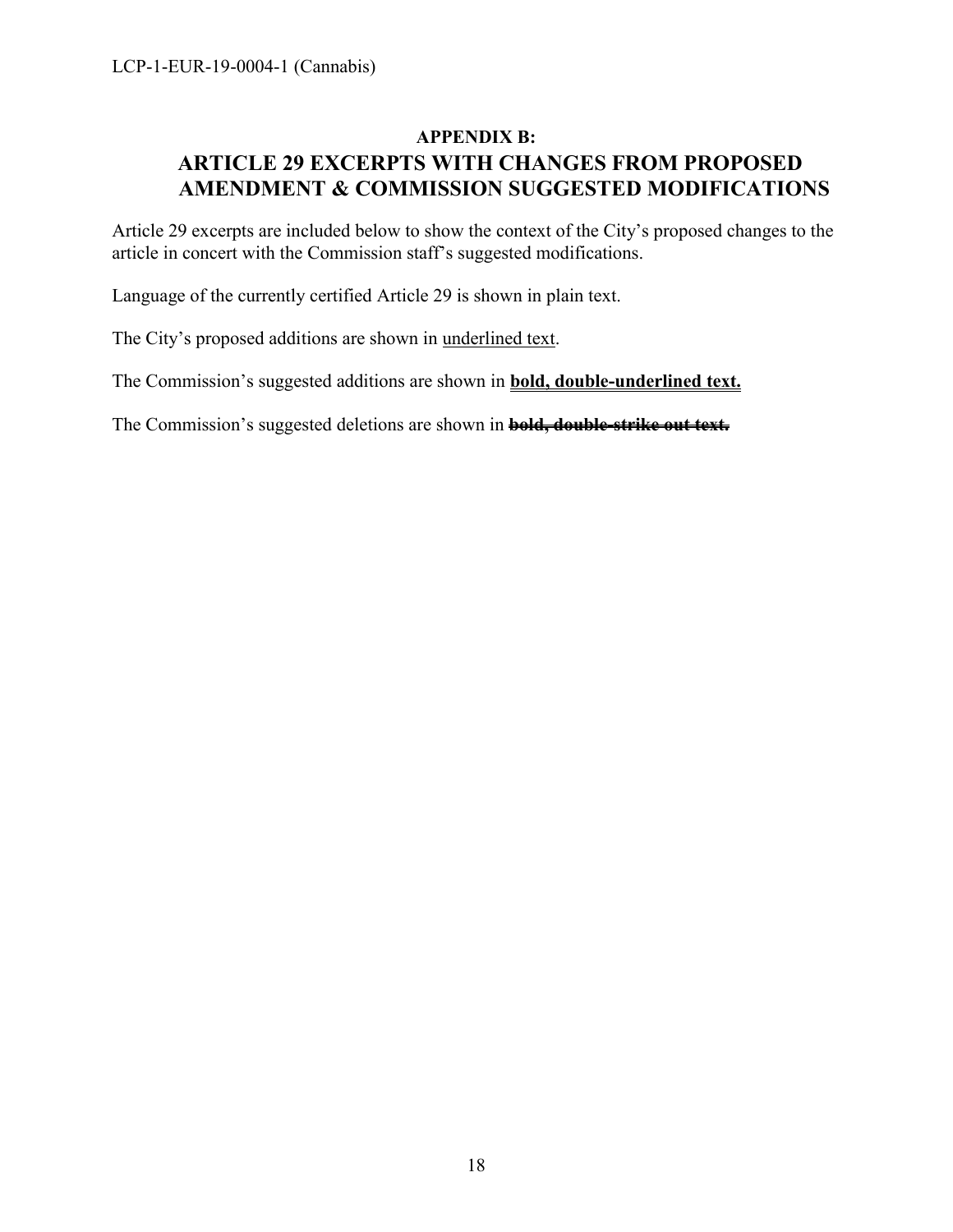#### **Article 29. Coastal Development Permit Procedures**

**…..**

#### **Part 11 CW — Waterfront Commercial Districts.**

**…..**

#### **Sec. 10-5.29113. Conditional uses.**

The following conditional uses shall be permitted in the CW Waterfront Commercial District upon the granting of a use permit in accord with the provisions of Article 24 of this chapter (Conditional Uses). The applicant shall demonstrate and the City shall find that granting of a use permit will not diminish recreational or visitor-serving opportunities.

Administrative, business, and professional offices, except medical and dental offices; Arts and crafts schools and colleges;

Bakeries,

Banks;

Barber shops and beauty shops;

Bus depot;

Bus depots, provided all buses shall not be stored on the site and no repair work or servicing of vehicles shall be conducted on the site;

Business, professional, and trade schools and colleges;

Cannabis retail facilities, on-site only (Cannabis Topicals and Edibles only), subject to the provisions of Article 30 of this chapter (Cannabis);

Cannabis testing facilities, where no commercial cultivation, processing, manufacturing, wholesale, retail or distribution of cannabis occurs, located above the ground floor of commercial structures subject to the provisions of Article 30 of this chapter (Cannabis);

Charitable institutions;

Christmas tree sales lot;

Churches, parsonages, parish houses and other religious institutions;

Cigar stores;

Cleaning, coin-operated;

Clothing and costume rental establishments;

Clothing stores;

Conference center;

Dance halls;

Department stores;

Finance companies;

Food stores and supermarkets;

Furniture stores;

Gunsmiths;

Gymnasiums;

Hardware stores;

Health clubs, neighborhood;

Ice storage houses;

Interior decorating shops;

Laundries, self-service type;

Liquor stores;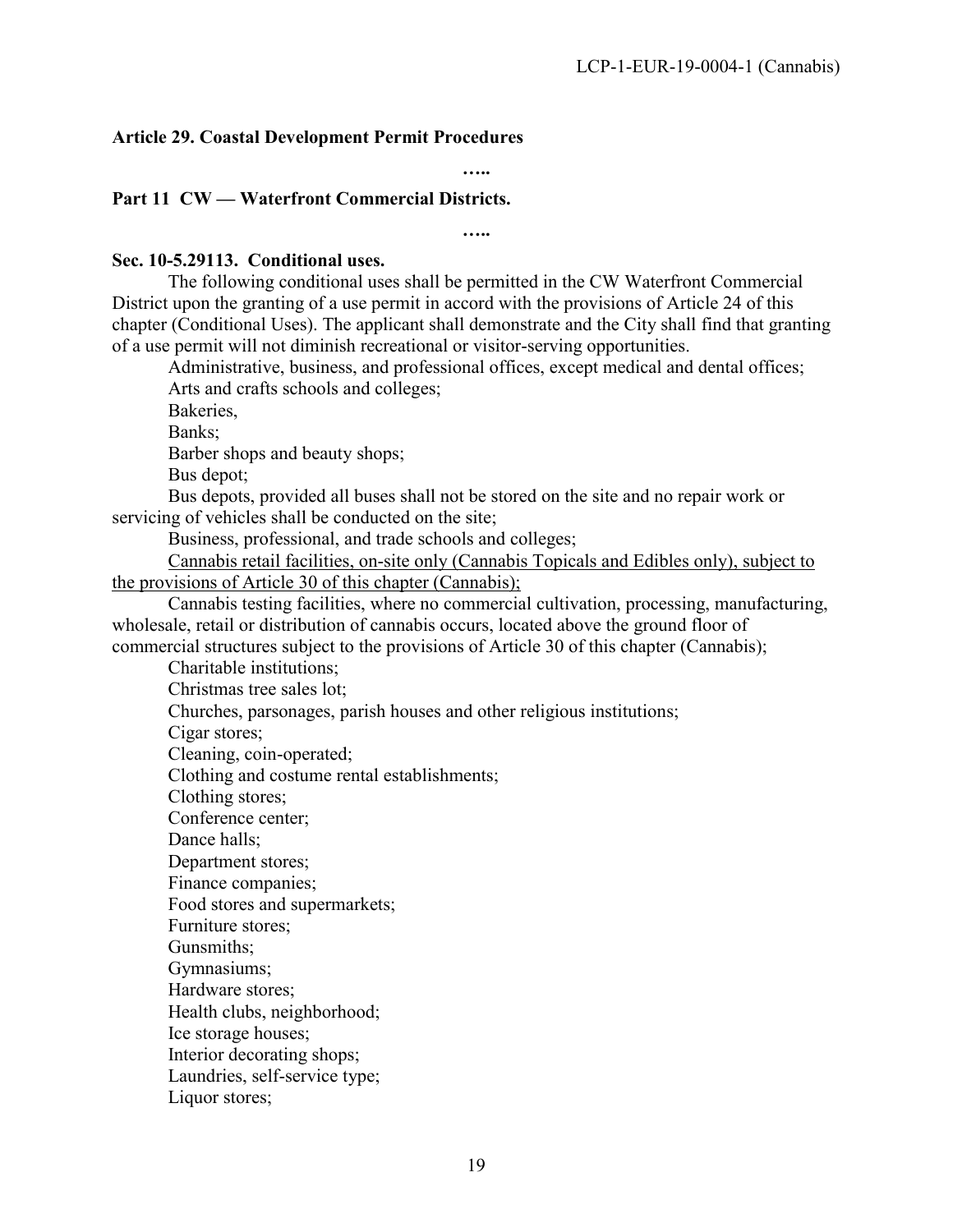Locksmiths; Massage and physical culture studios; Medical and dental offices; Medical and orthopedic appliance stores; Meeting halls; Messengers' offices; Music and dance studios; Musical instrument repair shops; Office and business machine stores; Offices and office buildings; Oil and gas pipelines; Optician and optometrical shops; Parking facilities, including fee parking facilities; Passenger railroad stations; Pet and bird stores; Photographic supply stores and studios; Post offices; Prescription pharmacies and dental and optical laboratories; Pressing establishments; Printing shops, including lithographing and engraving;

Public utility service pumping stations, power stations, equipment buildings and installations, drainage ways and structures, storage tanks, and transmission lines found by the Planning Commission to be necessary for the public health, safety or welfare;

Radio and television broadcasting studios; towers and other support structures, commercial satellite dishes, antennas, and equipment buildings necessary for the specific facility are subject to the provisions of Article 31 of this chapter (Wireless Telecommunication Facilities);

Realtors and real estate offices;

Recreational vehicle parks;

Residential uses permitted in the RM Districts shall be permitted in a CW District, provided the residential units are located above the ground floor of commercial structures and the minimum size of such dwelling units shall not be less than what is required in the Building and Housing Code;

Saving and loan offices; Scientific instrument shops; Skating rinks; Skating rinks within buildings; Sporting goods stores; Sports arenas within buildings; Stationery stores; Stenographic services;

Telegraph offices; towers and other support structures, commercial satellite dishes, antennas, and equipment buildings necessary for the specific facility are subject to the provisions of Article 31 of this chapter (Wireless Telecommunication Facilities);

Television and radio sales and repair stores;

Theaters and auditoriums within buildings;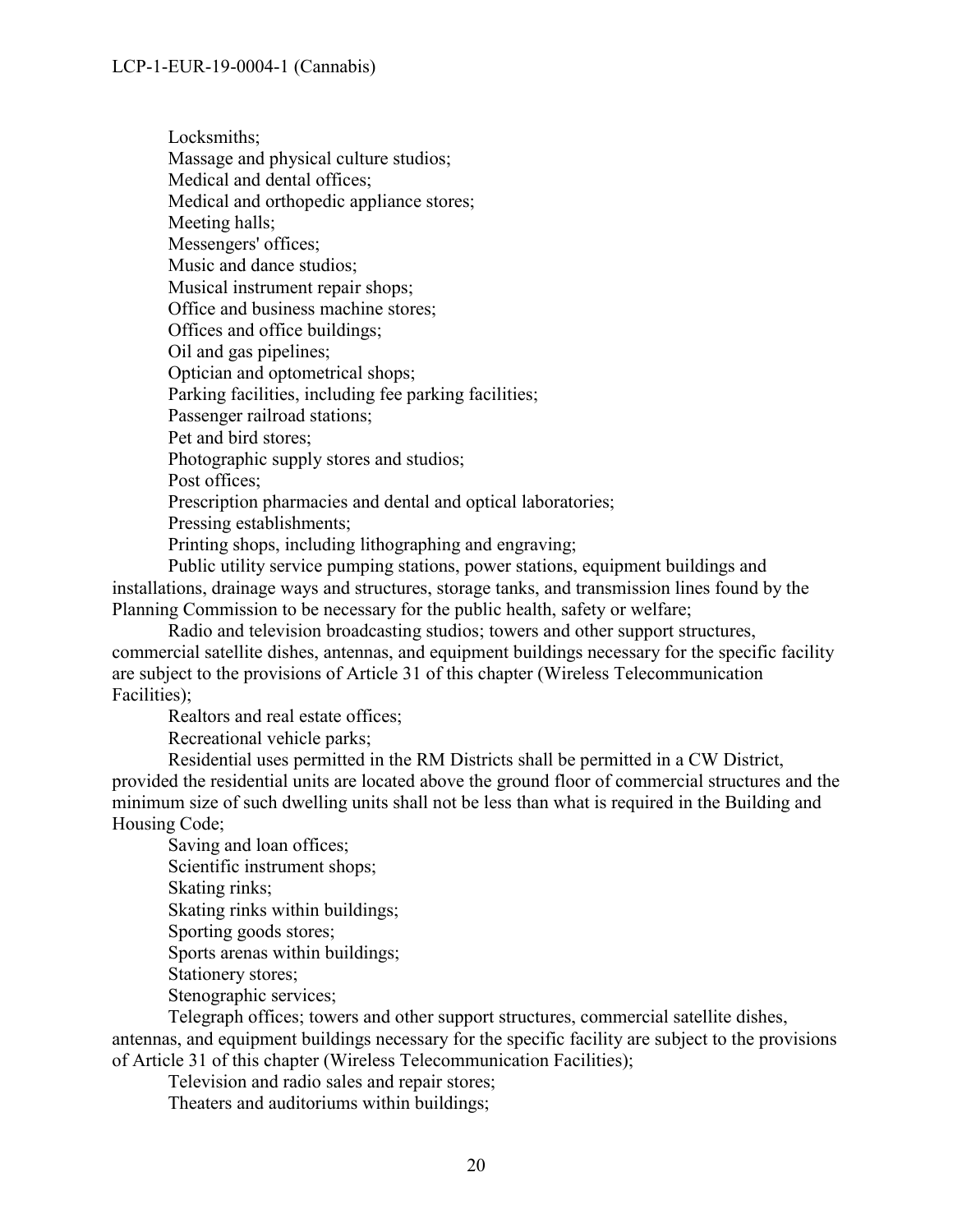Toy stores; Variety stores; Warehouses; Watch and clock repair shops; Wholesale establishments without stocks;

Wireless telecommunication facilities located within 100' of an R District subject to a wireless telecommunication facility permit issued pursuant to Article 31 of this chapter (Wireless Telecommunication Facilities); and

Any other use which is determined by the Planning Commission to be similar to the listed conditional uses and which conform to the policies of the Land Use Plan. In making such a determination, in addition to the findings prescribed in Article 24 of this chapter (Conditional Uses), the Planning Commission must find:

(a) That consideration of all determinable characteristics of the use that is subject to the application indicates that the use has the same essential characteristics as a permitted or conditional use;

(b) That the use conforms to the purposes of the CW Waterfront Commercial District;

(c) That the use will not create significantly more vehicular traffic or congestion than associated with permitted or conditional uses; or

**…..**

(d) That the proposed use will not negatively affect recreation or visitor-serving facilities and coastal-dependent uses.

# **Part 12 CN — NEIGHBORHOOD COMMERCIAL DISTRICTS**.

**…..**

#### **Sec. 10-5.29123. Conditional uses.**

The following conditional uses shall be permitted upon the granting of a use permit in accord with the provisions of Article 24 of this chapter (Conditional Uses):

Accessory uses and structures located on the same site as a conditional use;

Ambulance service;

Blueprint and photostat shops;

Business, professional and trade schools and colleges;

Cannabis retail facilities**, on-site and/or off-site,** subject to the provisions of Article 30 of this chapter (Cannabis);

Charitable institutions;

Churches, parsonages, parish houses*,* monasteries, convents*,* and other religious institutions;

Oil and gas pipelines;

Parking facilities, including required off-street parking facilities, located on a site separated from the use which the facilities serve;

Public utility and public service pumping stations, power stations, equipment buildings and installations, drainage ways and structures, storage tanks, and transmission lines found by the Planning Commission to be necessary for the public health, safety or welfare;

Restaurants and soda fountains, not including drive-in establishments, one hundred fifty (150') feet or more from an R District; and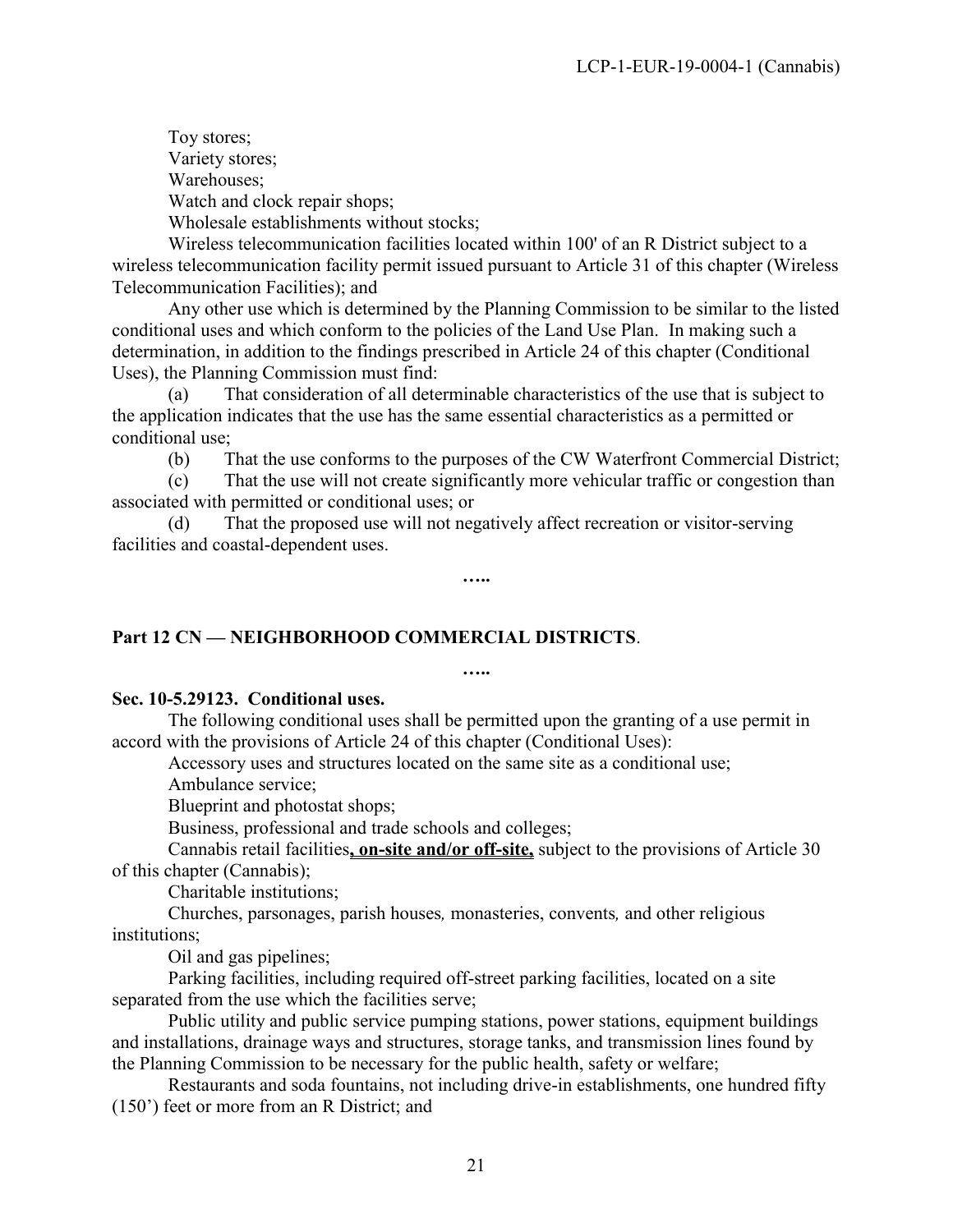Service stations, not including automobile, truck, and trailer rentals as accessory uses, provided all operations, except the sale of gasoline and oil and the washing of cars, shall be conducted within a building enclosed on at least three sides.; and

Wireless telecommunication facilities located within 100' of an R District subject to a wireless telecommunication facility permit issued pursuant to Article 31 of this chapter (Wireless Telecommunication Facilities).

#### **Sec. 10-5.29123.1 Minor use permits.**

The following conditional uses shall be permitted upon the granting of a minor use permit in accord with the provisions of Article 24 of this chapter (Conditional Uses).The application shall demonstrate and the City shall find that granting of a minor use permit will not diminish recreational or visitor-serving opportunities.

(a) Cannabis distribution facilities, transportation only, no cannabis on site, subject to the provisions of Article 30 of this chapter (Cannabis);

(b) Cannabis microbusiness facilities, subject to the provisions of Article 30, Section 10-5.3007.1 of this chapter (Cannabis)**.; and**

#### **(c) Cannabis retail facilities, on-site only (Cannabis Topicals and Edibles only), subject to the provisions of Article 30 of this chapter (Cannabis).**

**…..**

### **Part 13 CS — SERVICE COMMERCIAL DISTRICT**.

**…..**

#### **Sec. 10-5.29133. Conditional uses.**

The following conditional uses shall be permitted upon the granting of a use permit in accord with the provisions of Article 24 of this chapter (Conditional Uses):

Accessory uses and structure located on the same site as a conditional use; Amusement parks;

Automobile and motorcycle racing stadiums and drag strips;

Cannabis cultivation facilities, indoor, not more than 5,000 square feet of cultivation area, subject to the provisions of Article 30 of this chapter (Cannabis);

Cannabis microbusiness facilities, subject to the provisions of Article 30, Section 10- 5.3007.1 of this chapter (Cannabis);

Cannabis retail facilities**, on-site and/or off-site,** subject, to the provisions of Article 30 of this chapter (Cannabis);

Cannabis research and development facilities, subject to the provisions of Article 30, Section 10-5.3007.2 of this chapter (Cannabis);

Cannabis manufacturing facilities, non-volatile, more than 5,000 square feet of floor area, subject to the provisions of Article 30 of this chapter (Cannabis):

Charitable institutions;

Churches, parsonages, parish houses*,* monasteries, convents, and other religious institutions;

Circuses, carnivals, and other transient amusement enterprises;

Drive-in theaters;

Kennels not less than three hundred (300') feet from an R or OR District;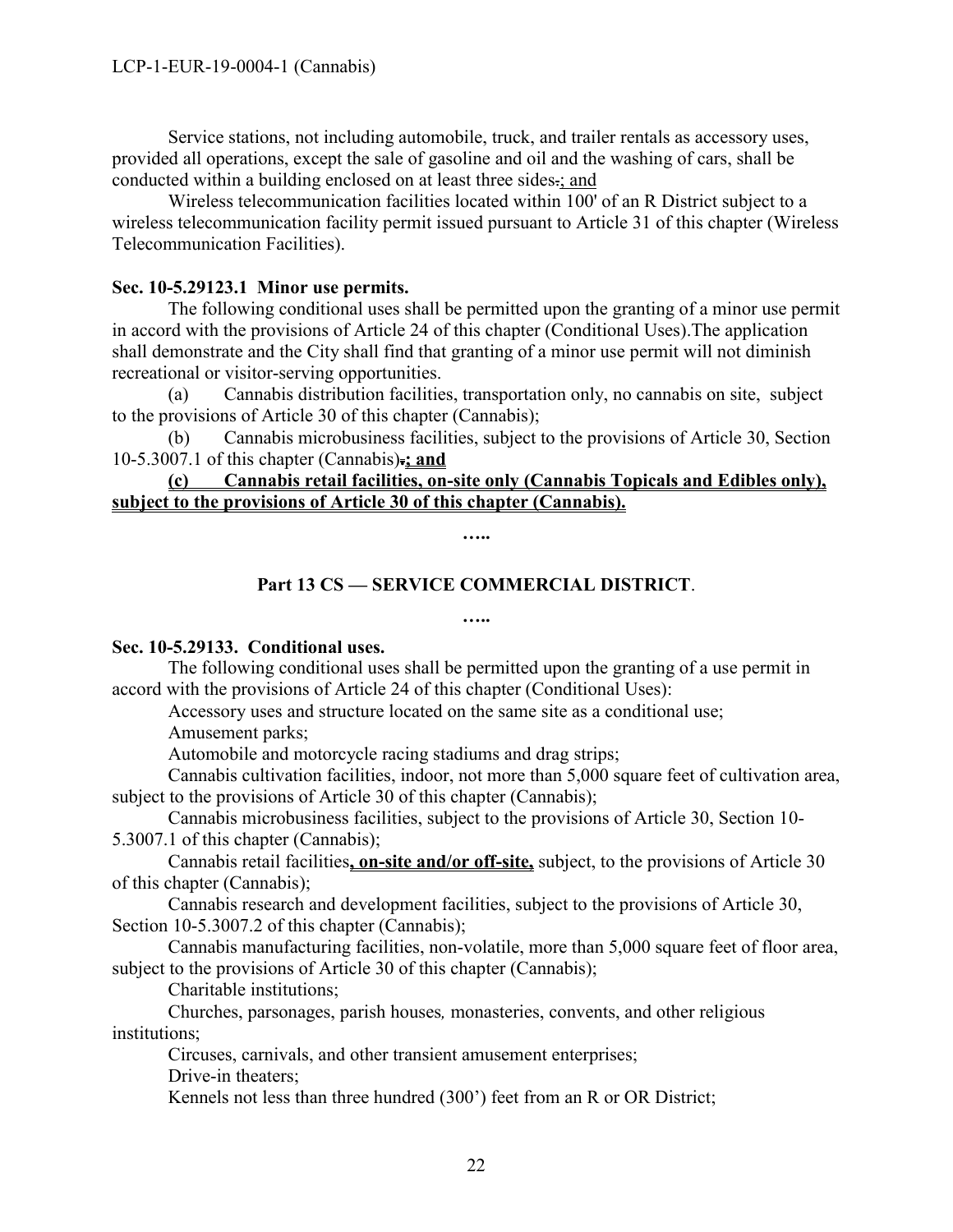Light industrial uses permitted in the ML Limited Industrial District;

Mobilehome Parks in accordance with the regulations prescribed in Article 21 of this chapter (Manufactured Homes, Mobilehomes, Commercial Coaches, Mobilehome Parks and Recreational Vehicle Parks);

Oil and gas pipelines; Pony riding rings;

Prefabricated structures sales;

Racetracks;

Recreational Vehicle Parks in accordance with the regulations prescribed in Article 21 of this chapter (Manufactured Homes, Mobilehomes, Commercial Coaches, Mobilehome Parks and Recreational Vehicle Parks);

Restaurants and soda fountains, including drive-in establishments;

Riding stables;

Sports areas or stadium;

Storage yards for fuel or flammable liquids; and

Veterinarians' offices and small animal hospitals, including operations not conducted within a completely enclosed building, not less than three hundred (300<sup>o</sup>) feet from an R or OD District: and

Wireless telecommunication facilities located within 100' of an R District subject to a wireless telecommunication facility permit issued pursuant to Article 31 of this chapter (Wireless Telecommunication Facilities).

#### **Sec. 10-5.29133.1. Minor use permits.**

The following conditional uses shall be permitted upon the granting of a minor use permit in accord with the provisions of Article 24 of this chapter (Conditional Uses):

(a) Cannabis manufacturing facilities, non-volatile, 5,000 square feet or less of floor area, subject to the provisions of Article 30 of this chapter (Cannabis)**.; and**

#### **(b) Cannabis retail facilities, on-site only (Cannabis Topicals and Edibles only), subject to the provisions of Article 30 of this chapter (Cannabis).**

**…..**

### **Part 16 ML — LIMITED INDUSTRIAL DISTRICTS.**

**…..**

#### **Sec 10-5.29163. Conditional uses.**

The following conditional uses shall be permitted upon the granting of a use permit in accord with the provisions of Article 24 of this chapter (Conditional Uses):

Accessory structures and uses located on the same site as a conditional use;

Cannabis retail facilities, **on-site and/or off-site,** subject to the provisions of Article 30 of this chapter (Cannabis);

Cannabis manufacturing facilities, volatile, small, subject to the provisions of Article 30 of this chapter (Cannabis);

Cannabis microbusiness facilities, subject to the provisions of Article 30, Section 10- 5.3007.1 of this chapter (Cannabis);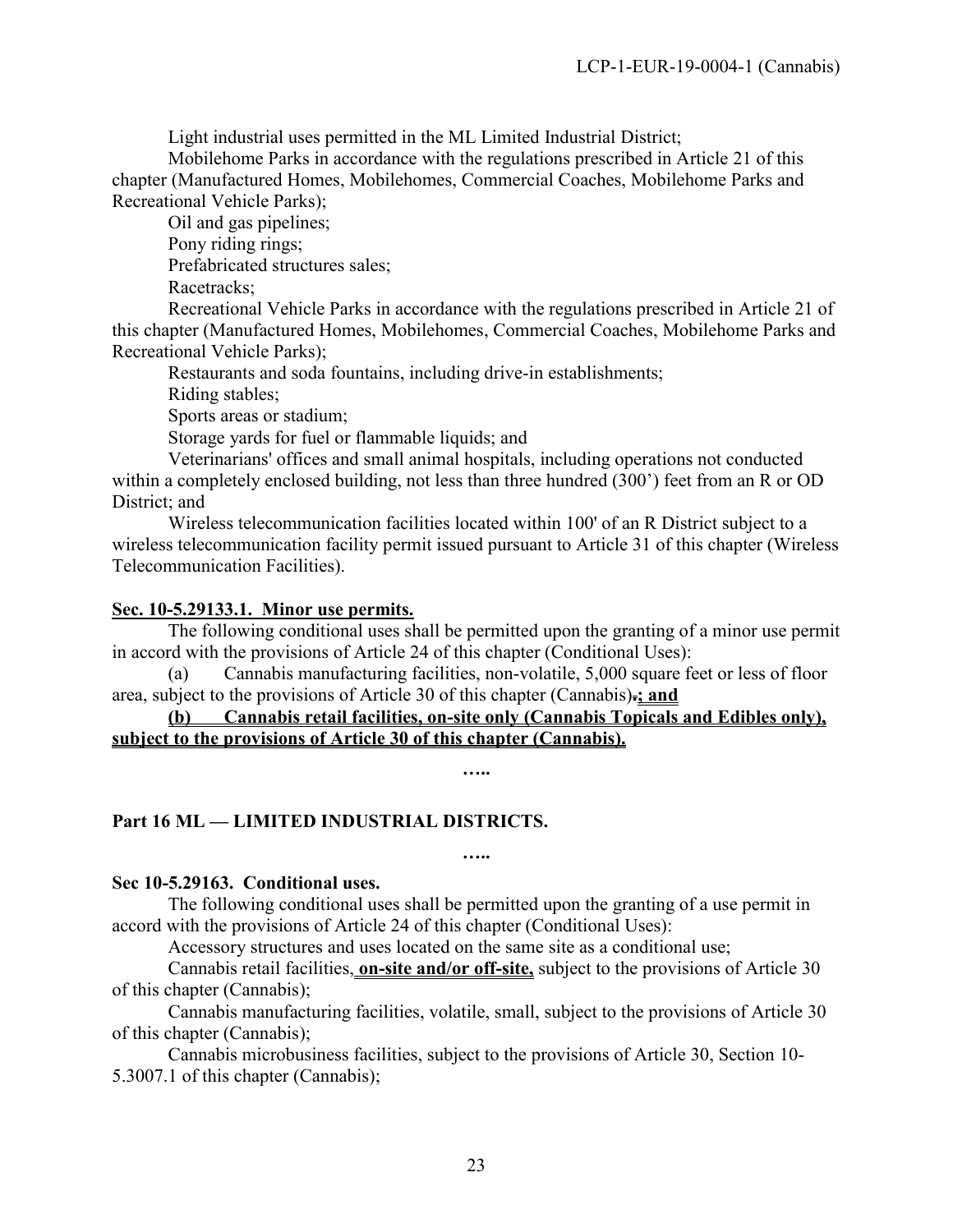Cannabis research and development facilities, subject to the provisions of Article 30, Section 10-5.3007.2 of this chapter (Cannabis);

Motor vehicle wrecking yards and scrap metal yards;

Oil and gas pipelines;

Recreational vehicle parks in accordance with the regulations prescribed in Article 21 of this chapter (Manufactured Homes, Mobilehomes, Commercial Coaches, Mobilehome Parks and Recreational Vehicle Parks).

Storage of fuel and flammable liquids;

Storage of logs or wood chips; and

Gymnastics schools and health clubs; and

Wireless telecommunication facilities located within 100' of an R District subject to a wireless telecommunication facility permit issued pursuant to Article 31 of this chapter (Wireless Telecommunication Facilities).

Any of these uses listed as permitted uses in the MG District provided that, on the basis of the use permit application and evidence submitted, the Planning Commission makes the following findings:

(a) The consideration of all determinable characteristics of the use that is the subject of the application indicates that the use has the same essential characteristics as the uses listed as permitted uses in the ML District with respect to the method of operations, type of process, materials, equipment, structures, storage, and appearance;

(b) That the use will conform with each of the principles and standards prescribed for uses in the ML District;

(c) That the use will not create significantly, more vehicular or rail traffic than the volumes normally created by the permitted uses of the ML District.

#### **Sec. 10-5.29163.1 Minor use permit.**

The following conditional uses shall be permitted upon the granting of a minor use permit in accord with the provisions of Article 24 of this chapter (Conditional Uses):

(a) Cannabis cultivation facilities, indoor with 10,000 square feet or less of cultivation area, subject to the provisions of Article 30 of this chapter (Cannabis).

(b) Cannabis microbusiness facilities, subject to the provisions of Article 30, Section 10- 5.3007.1 of this chapter (Cannabis);

(c) Cannabis research and development facilities, subject to the provisions of Article 30, Section 10-5.3007.2 of this chapter (Cannabis); **and**

#### **(d) Cannabis retail facilities, on-site only (Cannabis Topicals and Edibles only), subject to the provisions of Article 30 of this chapter (Cannabis).**

**…..**

# **Part 17 MG — GENERAL INDUSTRIAL DISTRICTS.**

**…..**

#### **Sec. 10-5.29173. Conditional uses.**

The following conditional uses shall be permitted upon the granting of a use permit in accord with the provisions of Article 24 of this chapter (Conditional Uses):

Airports and heliports;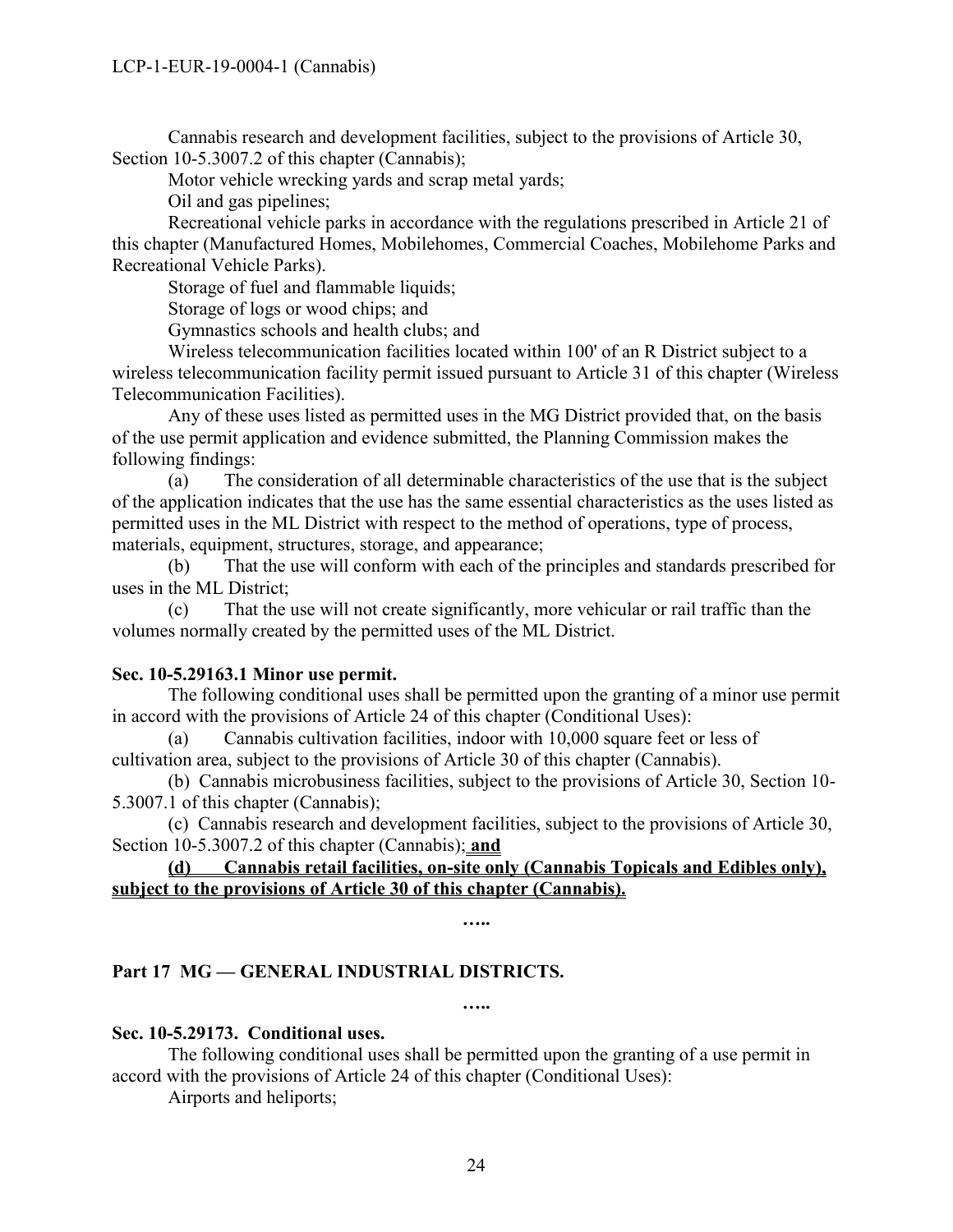Asphalt and asphalt products manufacture;

Cannabis retail sales facilities**, on-site and/or off-site,** subject to the provisions of Article 30 of this chapter (Cannabis);

Cannabis manufacturing facilities, volatile, large, subject to the provisions of Article 30 of this chapter (Cannabis);

Cannabis manufacturing facilities, volatile, small, subject to the provisions of Article 30 of this chapter (Cannabis);

Cannabis research and development facilities, subject to the provisions of Article 30, Section 10-5.3007.2 of this chapter (Cannabis);

Cement, lime, gypsum, and plaster of paris manufacture;

Charcoal, lampblack, and fuel briquettes manufacture;

Chemical products manufacture, including acetylene, aniline dyes, ammonia, carbide, caustic, soda, cellulose, chlorine, cleaning and polishing preparations, creosote, exterminating agents, hydrogen and oxygen, industrial alcohol, nitrating of cotton or other materials, nitrates of an explosive nature, potash, pyroxylin, rayon yarn, and carbolic, hydrochloric, picric, and sulfuric acids;

Coal, coke, and tar products manufacture; Drop forges; Dumps and slag piles; Fertilizer manufacture; Film manufacture; Fireworks manufacture and storage; Fish products processing and packaging; Garbage dumps; Gas manufacture or storage; Gas and oil wells; Gelatine, glue, and size manufacture from animal or fish refuse; Incineration or reduction of garbage, offal, and dead animals; Junk yards; Lard manufacture; Linoleum and oil cloth manufacture; Magnesium foundaries; Manure, peat, and topsoil processing and storage; Metal and metal ores reduction, refining, smelting, and alloying; Motor vehicle wrecking yards; Oil and gas pipelines; Paint manufacture, including enamel, lacquer, shellac, turpentine, and varnish; Paper mills; Petroleum and petroleum products refining, including gasoline, kerosene, naphtha, and Petroleum and petroleum products storage; Pulp mills; Rifle ranges; Rolling mills; Rubber manufacture or processing, including natural or synthetic rubber and gutta-

percha;

oil